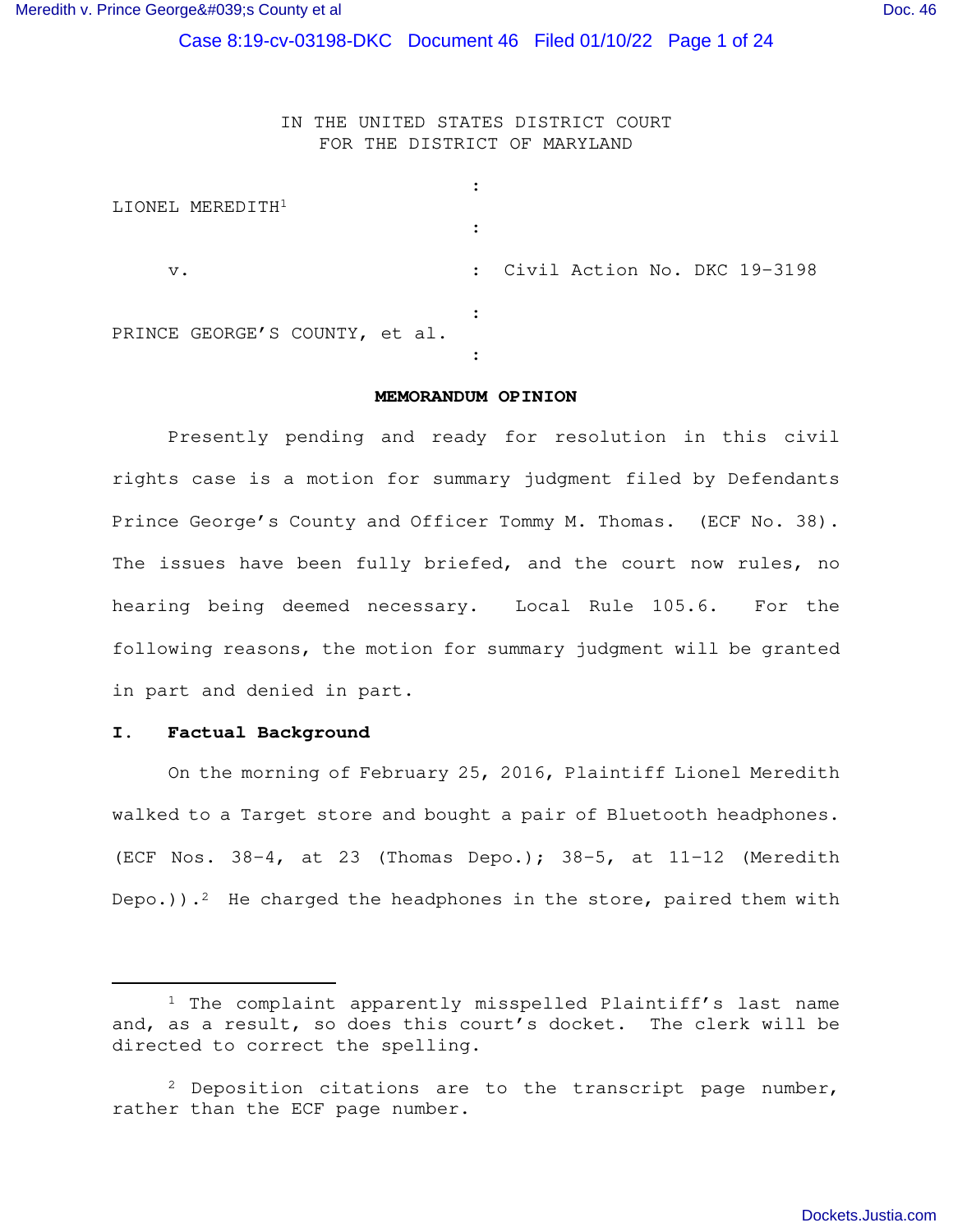## Case 8:19-cv-03198-DKC Document 46 Filed 01/10/22 Page 2 of 24

his phone, and left. (ECF No. 38-5, at 21, 25-26). On his way out of the building, he made a phone call. (Id., at 26, 28). As he walked across the parking lot talking on the phone, a police SUV cruiser came up from behind and cut him off. (Id., at 20, 32). Unbeknownst to Mr. Meredith, Target personnel had told Defendant Tommy M. Thomas, a Prince George's County police officer, that the man walking across the parking lot stole an employee's phone. (ECF Nos. 38-4, at 25-27; 38-5, at 21-22, 32, 34).

The parties dispute what happened after Officer Thomas received that call. According to Mr. Meredith, Officer Thomas never said anything to him, let alone shouted for him to stop, and that he would have heard if Officer Thomas had. (ECF Nos.  $40-3$ , at 32-33 (Meredith Depo.); 38-5, at 34). Mr. Meredith only became aware of Officer Thomas after the Officer pulled up in his car. (ECF No. 38-5, at 34). Mr. Meredith immediately stopped walking and stretched his arms out "to look as nonaggressive as possible." (Id., at 34, 43). Officer Thomas then emerged from his vehicle with his gun drawn. (ECF No. 38-6 at 3 (Meredith Interrogatories); see also 38-5, at 41). Officer Thomas then switched to his taser and approached. (ECF No. 38-6, at 3). Officer Thomas put his knee in Mr. Meredith's back, handcuffed him, and yelled, "Where is it? Where is the phone?" (Id.).

Officer Thomas maintains that he told Mr. Meredith to stop multiple times but that Mr. Meredith continued walking even after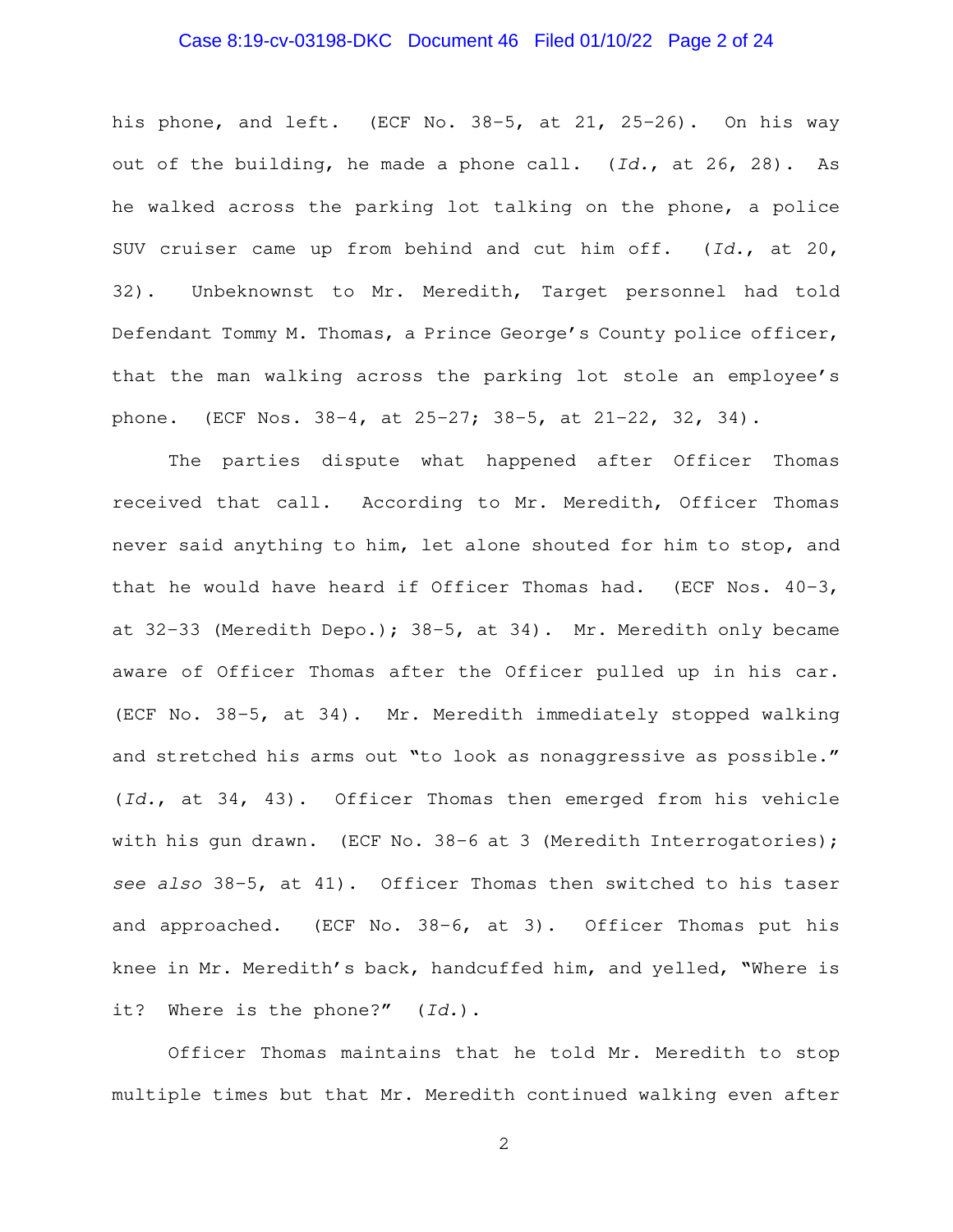## Case 8:19-cv-03198-DKC Document 46 Filed 01/10/22 Page 3 of 24

he pulled up in his vehicle. (ECF No. 38-4, at 27, 29, 31, 54- 55). After getting out, he again told Mr. Meredith to stop and still Mr. Meredith continued on. (Id., at 31, 63). Officer Thomas then pulled out his taser and pointed it at Mr. Meredith to get him to stop. (Id., at 31-33, 36-37, 55, 59). He ordered Mr. Meredith to the ground and handcuffed him. (Id., 65-66; 71-72). Officer Thomas does not remember putting his knee in Mr. Meredith's back. (Id., at 71). Officer Thomas then frisked Mr. Meredith on "officer safety" grounds. (Id., at 36). It is not clear whether Officer Thomas suspected that Mr. Meredith had a weapon. (Compare id., at 36; ECF No.  $40-4$ , at  $40-41$  (Thomas Depo.), with ECF No.  $38-4$ , at  $86$ ;). Officer Thomas apparently pats down everyone he stops. (Id., at 45-46). He maintains that he did not "search" Mr. Meredith for a cell phone. (See id., at 72).

After Mr. Meredith was detained, two other officers arrived on the scene. (ECF No. 40-3, at 31). Officer Thomas drove off to confirm the details of the stolen phone, leaving Mr. Meredith with the other officers. (ECF Nos. 38-4, at 72; 38-5, at 35-36). Target personnel told Officer Thomas that there had been a mistake, the cell phone was never stolen in the first place. (ECF Nos. 38- 4, at 72-73, 92; 38-3, at 2 (Thomas Interrogatories)). Officer Thomas returned, uncuffed Mr. Meredith, and allowed him to leave. (ECF Nos. 38-4, at 74; 38-5, at 39-40). Officer Thomas estimates that Mr. Meredith was handcuffed on the ground for two-to-three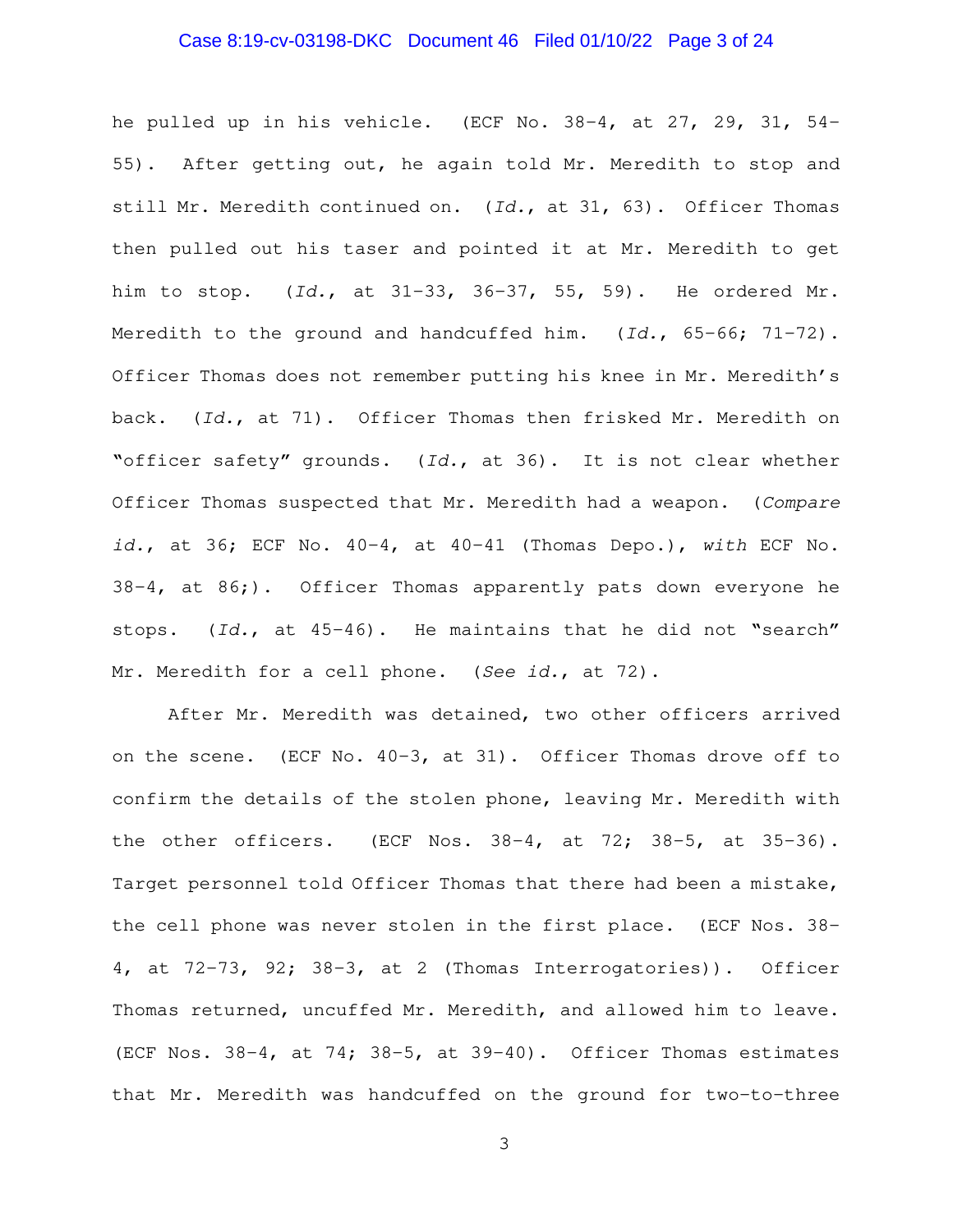## Case 8:19-cv-03198-DKC Document 46 Filed 01/10/22 Page 4 of 24

minutes. (ECF No. 38-4, at 75-76). County documents may indicate that the stop lasted thirty minutes. (See ECF No. 40-6, at 3 (Pub. Safety Commc'ns Incident Details)). Mr. Meredith does not know how much time passed. (ECF No. 38-5, at 40-41). Mr. Meredith suffered lower back pain for about two months afterwards. (ECF No. 40-3, at 30).

## **II. Procedural Background**

On August 23, 2016, Mr. Meredith notified Prince George's County of his intent to sue. (ECF No. 40-1). He filed this lawsuit in state circuit court on February 22, 2019, naming the County, "Officer Thompson (John Doe #1)," and two other "John Does" as Defendants. (ECF No. 3). Summonses were issued on that date and again on May 31, 2019 but were not served. (ECF No. 1-3, at 2; see also ECF Nos.  $1-8$ ;  $1-11$  through  $1-14$ ). He amended his complaint on August 16, (ECF No. 4), and served Prince George's County on October 10, (ECF No. 1-6). Officer Thomas testifies that he first became aware of the suit that same month—October 2019—when notified by counsel. (ECF Nos. 38-4, at 85; 41-1, ¶ 3). The County removed to this court on November 5 and answered shortly thereafter. (ECF Nos. 1; 2; 7).

During discovery, Mr. Meredith identified Officer Thomas and moved in May 2020 for leave to amend his complaint a second time by substituting him for "Officer Thompson (John Doe #1)" and removing the other "John Does." (ECF No. 20, ¶¶ 4-7; see ECF No.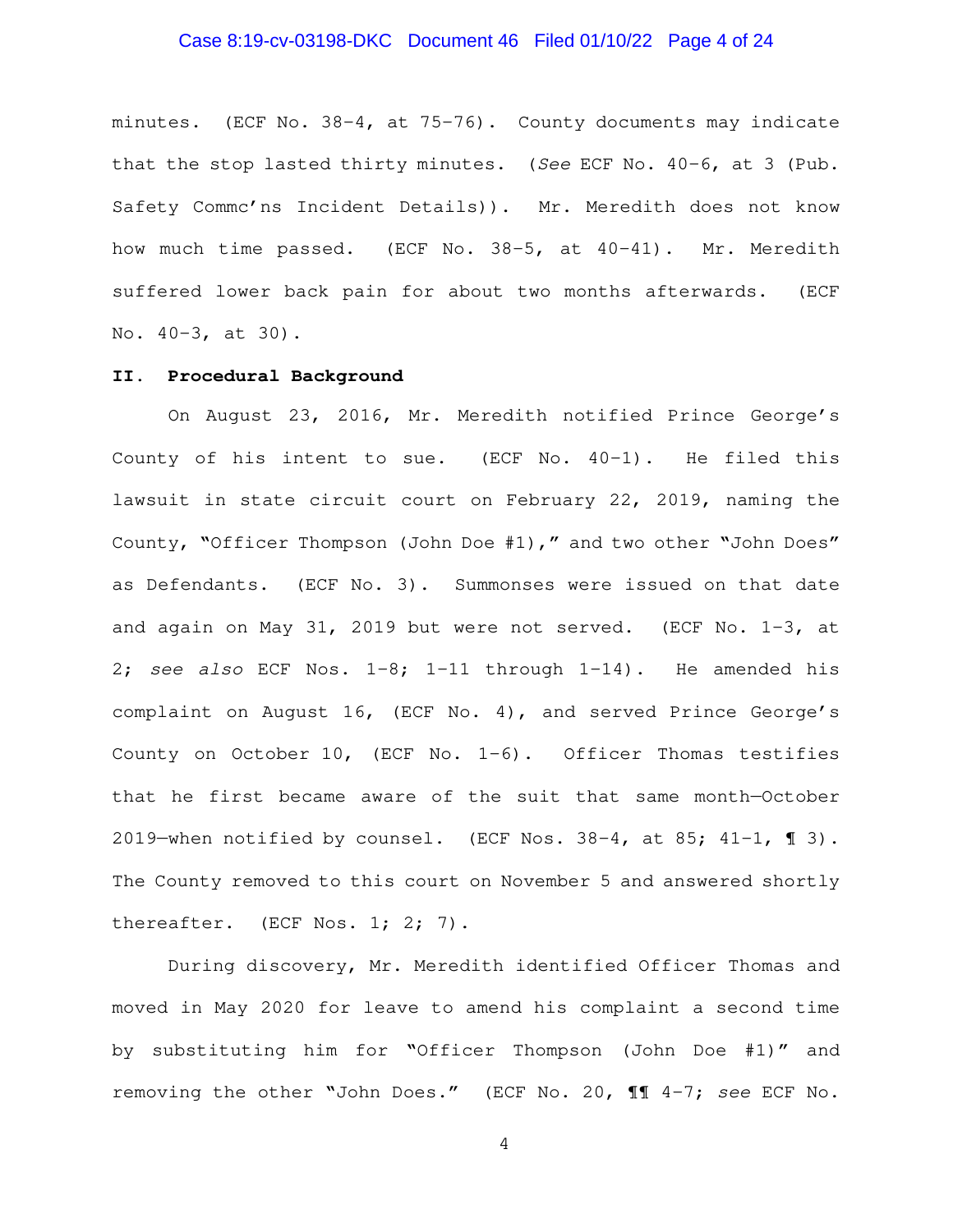## Case 8:19-cv-03198-DKC Document 46 Filed 01/10/22 Page 5 of 24

20-5). The County opposed, arguing that the statute of limitations had run for claims against Officer Thomas. (ECF No. 21). After a hearing, Judge Paula Xinis granted the motion to amend but preserved Officer Thomas' ability to raise his statute of limitations defense at summary judgment. (ECF Nos. 27; 28). Officer Thomas consented to service and answered. (ECF Nos. 33; 38-1, at 4). The second amended complaint presents two claims against Officer Thomas for (1) false imprisonment or arrest under Maryland law, and (2) Fourth Amendment unreasonable seizure and excessive use of force under 42 U.S.C. § 1983, and a third claim against the County for (3) failure to train, supervise, and discipline under Section 1983. (ECF No. 28, at 4-6).

In March 2021, Defendants moved for summary judgment. (ECF No. 38). Mr. Meredith responded, (ECF No. 40), and Defendants replied, (ECF No. 41). In October, the case was reassigned to this member of the bench.

### **III. Analysis**

# **A. Standard of Review**

A motion for summary judgment will be granted only if there exists no genuine dispute as to any material fact and the moving party is entitled to judgment as a matter of law. See Fed.R.Civ.P. 56(a); Celotex Corp. v. Catrett, 477 U.S. 317, 322 (1986); Anderson v. Liberty Lobby, Inc., 477 U.S. 242, 250 (1986). "[S]ummary judgement should be granted only when it is perfectly clear that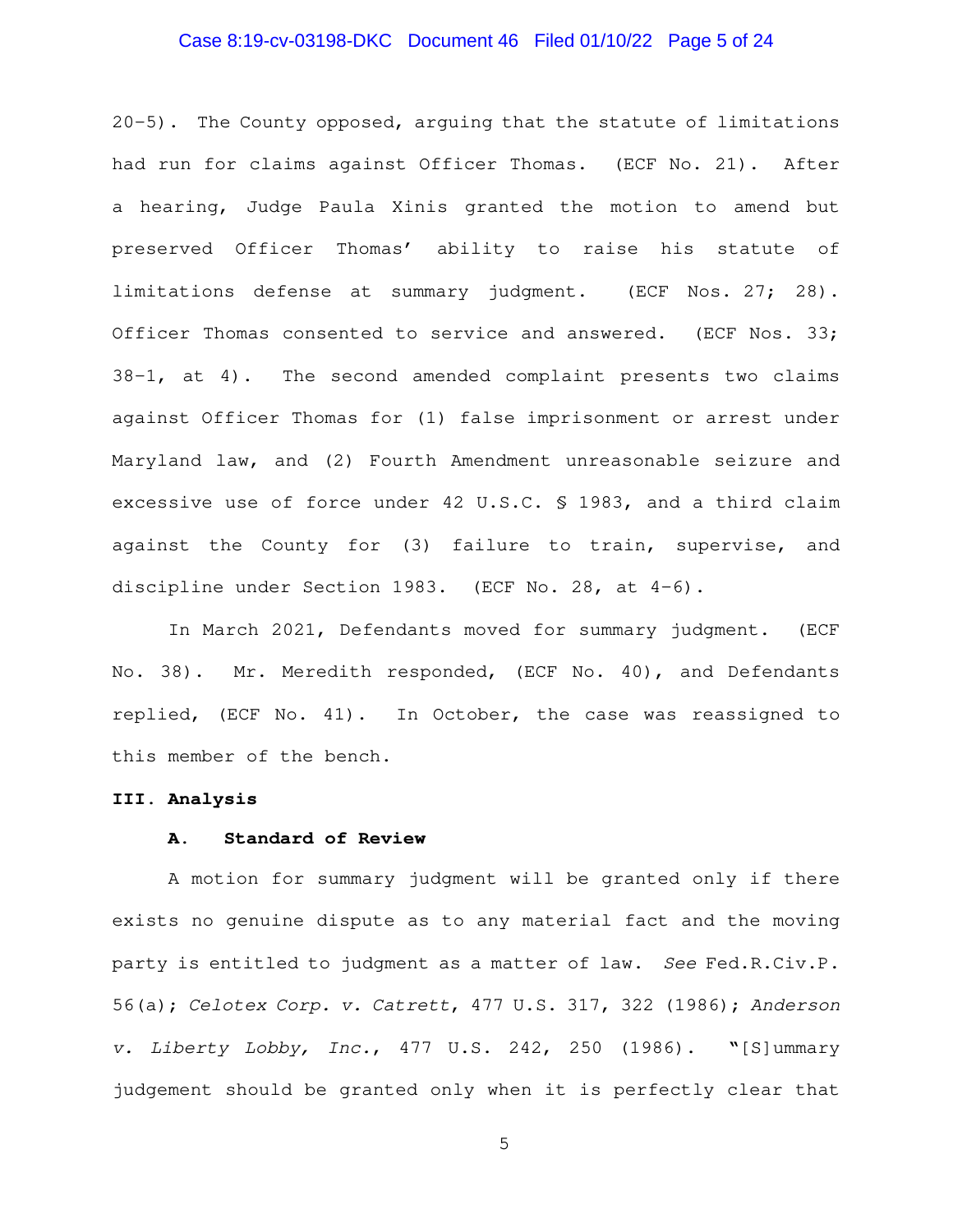## Case 8:19-cv-03198-DKC Document 46 Filed 01/10/22 Page 6 of 24

no issue of material fact exists." Raynor v. Pugh, 817 F.3d 123, 129 n.2  $(4<sup>th</sup> Cir. 2016)$  (quotation omitted). A material fact is one that "might affect the outcome of the suit under the governing law[.]" Liberty Lobby, 477 U.S. at 248. A dispute about a material fact is genuine "if the evidence is such that a reasonable jury could return a verdict for the nonmoving party." Id. A court must view the facts and the reasonable inferences drawn therefrom "in the light most favorable to the party opposing the motion," Matsushita Elec. Indus. Co. v. Zenith Radio Corp., 475 U.S. 574, 587 (1986) (quotation omitted), but "a party cannot create a genuine dispute of material fact through mere speculation or compilation of inferences," Shin v. Shalala, 166 F.Supp.2d 373, 375 (D.Md. 2001).

To prevail on a motion for summary judgment, the moving party generally bears the burden of showing that there is no genuine dispute as to any material fact. No genuine dispute of material fact exists, however, if the nonmoving party fails to make a sufficient showing on an essential element that he bore the burden to prove. Celotex, 477 U.S. at 322–23. Therefore, on those issues on which the nonmoving party has the burden of proof, it is his responsibility to confront the summary judgment motion with an "affidavit or other evidentiary showing" demonstrating that there is a genuine issue for trial. See Ross v. Early, 899 F. Supp.2d 415, 420 (D.Md. 2012), aff'd, 746 F.3d 546 (4th Cir. 2014).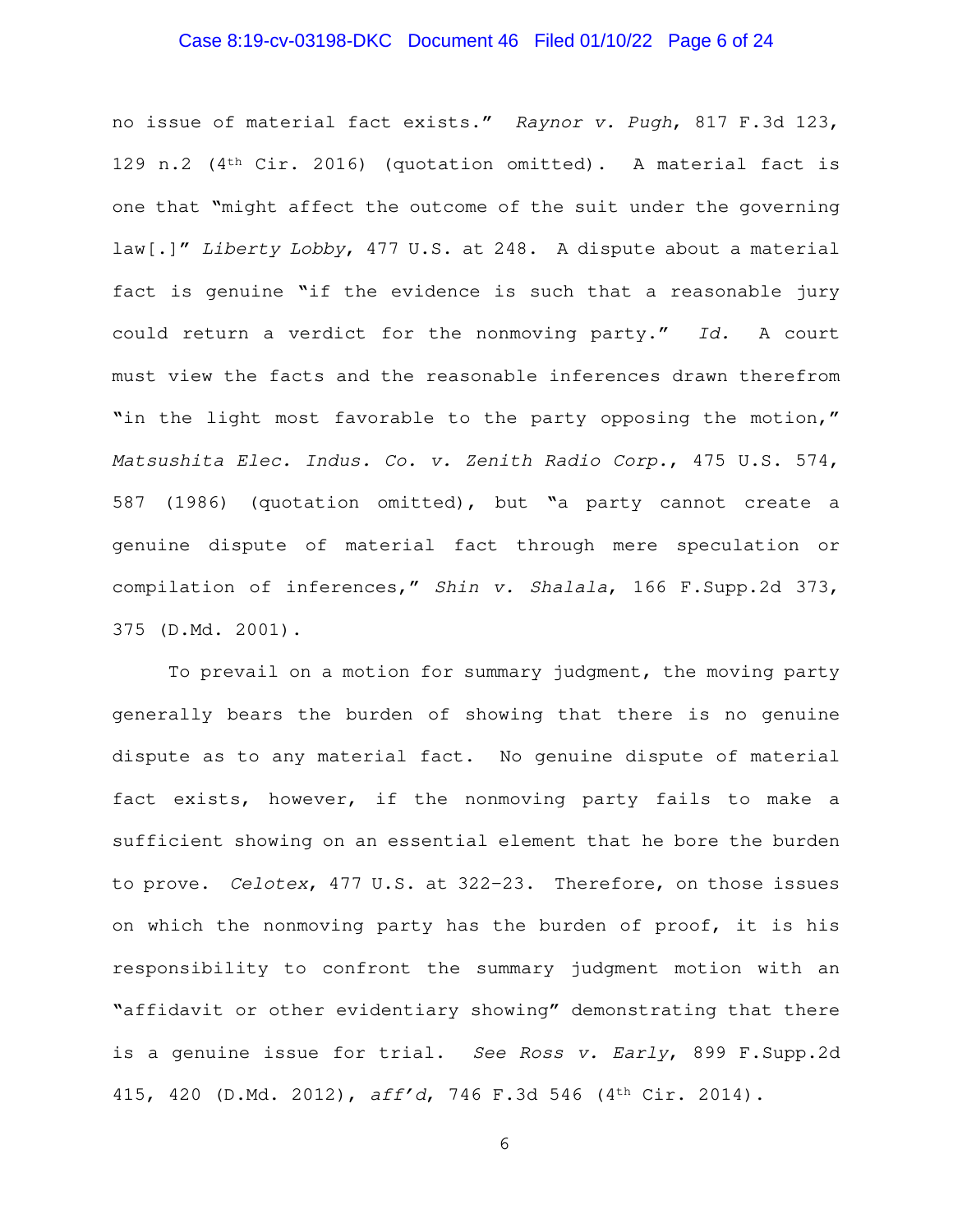### **B. Officer Thomas**

Officer Thomas argues that he is entitled to judgment because Plaintiff's claims against him are barred by the statute of limitations. (ECF No. 38-1, at 12-18). He also argues that the evidence does not support finding that he falsely arrested Mr. Meredith or violated his Fourth Amendment rights. (Id., at 18-26). Last, he contends that he is entitled to qualified immunity on Mr. Meredith's Section 1983 claims. (Id., at 26-28).

## **1. Statute of Limitations**

The statute of limitations had run when Officer Thomas was joined as a defendant. He asserts, and Mr. Meredith does not dispute, that the state and federal causes of action accrued on February 25, 2016. Maryland law establishes a three-year limitations period for both the false imprisonment/arrest claim and the Section 1983 claims. Wallace v. Kato, 549 U.S. 384, 387 (2007); Md. Code Ann., Cts. & Jud. Proc. § 5-101. The limitations period therefore ran on Mr. Meredith's claims on February 25, 2019. Mr. Meredith filed suit against Prince George's County and "Officer Thompson (John Doe #1)" three days prior. The case was removed in November 2019 and Mr. Meredith moved to add Officer Thomas in May 2020, more than a year after the limitations period had run.

Mr. Meredith can only proceed if his claims against Officer Thomas "relate back." This question is governed by the Federal Rules of Civil Procedure because Mr. Meredith moved for leave to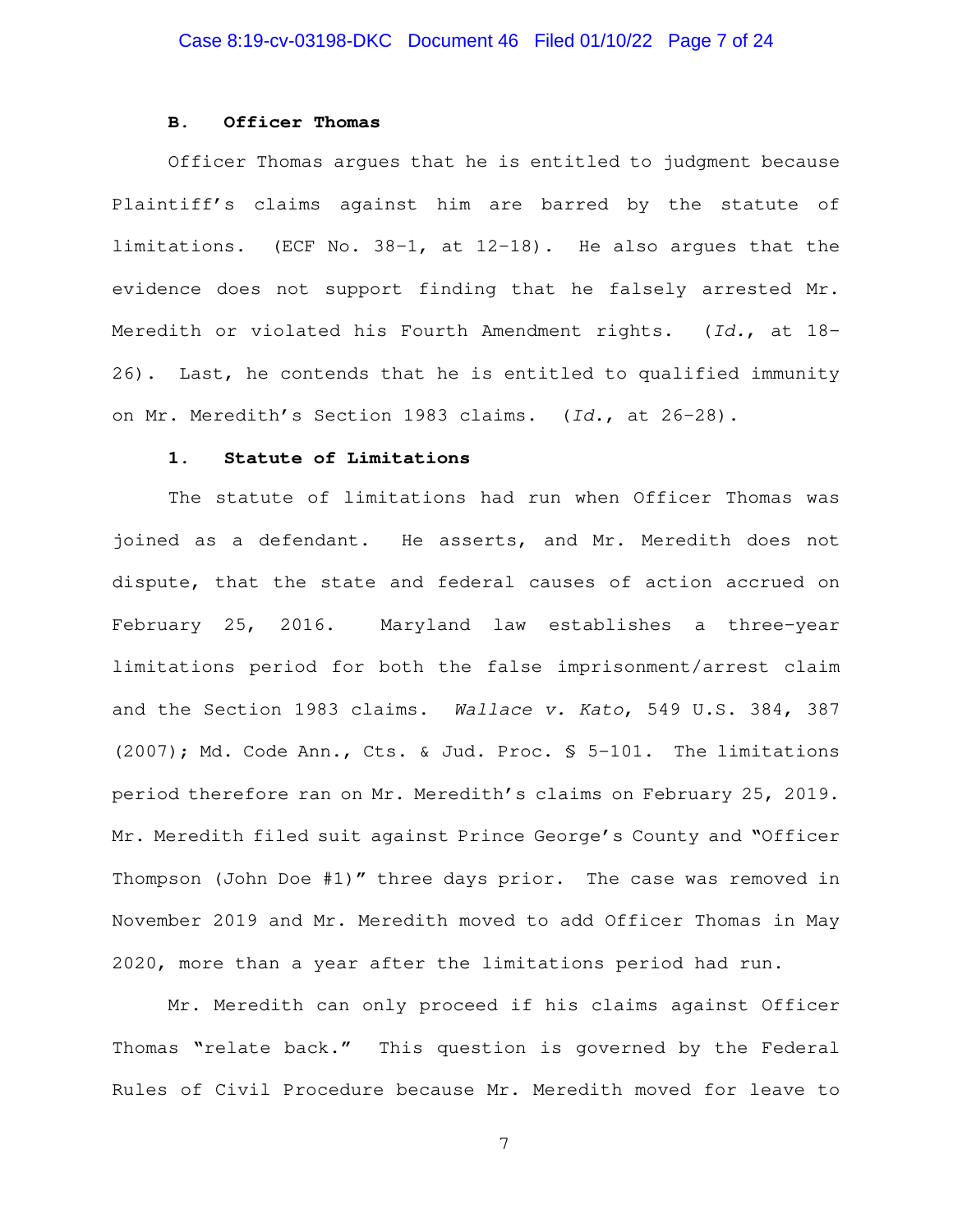## Case 8:19-cv-03198-DKC Document 46 Filed 01/10/22 Page 8 of 24

amend after removal. See Taylor v. Bailey Tool Mfg. Co., 744 F.3d 944, 946-47 ( $5<sup>th</sup> Cir. 2014$ ) (holding that whether a plaintiff moves to amend before or after removal determines the applicable relation back rule); Pac. Emp'rs Ins. v. Sav-A-Lot, 291 F.3d 392, 399-401 ( $6<sup>th</sup> Cir. 2002$ ) (same); Davis v. Piper Aircraft Corp., 615 F.2d 606, 611 (4th Cir. 1980) (holding federal rules control for state law claims). Relation back balances a defendant's statute-oflimitations interest in repose from suit against the general preference for resolving disputes on their merits. Krupski v. Costa Crociere S. p. A., 560 U.S. 538, 550 (2010); see also Goodman v. Praxair, Inc., 494 F.3d 458, 467-68 (4th Cir. 2007) (en banc).

Under Fed.R.Civ.P. 15(c)(1)(C), an amendment that "changes [a] party or the naming of [a] party" can relate back to an original timely complaint and satisfy the limitations period if it meets three requirements. First, the claim must involve the same transaction or occurrence. Goodman, 494 F.3d at 467. Second, the new party must have "notice of the action" "within the period provided by Rule 4(m) for service of the summons and complaint" and must have known or should have known that, "but for a mistake in identity," "the action would have been brought against him." Fed.R.Civ.P.  $15(c)$ (1)(C); see Goodman, at 467, 469-71. Third, the notice must have been such that the party "will not be prejudiced in defending on the merits." Id.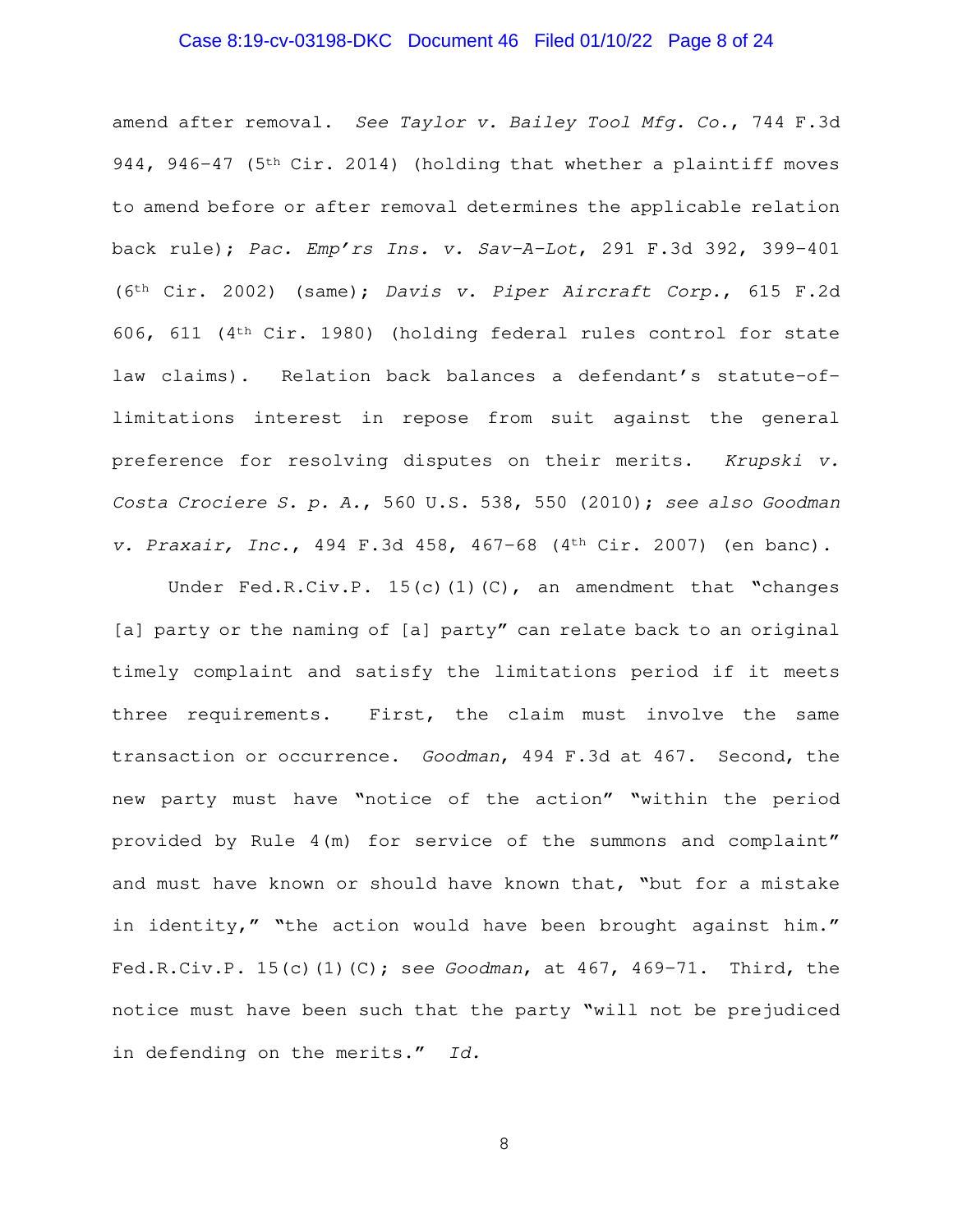## Case 8:19-cv-03198-DKC Document 46 Filed 01/10/22 Page 9 of 24

Officer Thomas does not dispute that the claims against him involve the same transaction or occurrence as those asserted in the first amended complaint. (ECF No. 41, at 12-13). He appears to argue instead that Rule 15(c)(1)(C) does not apply in the first instance, and, even if it does, that he did not have proper notice of the action, should not have known Mr. Meredith would have sued him but for a mistake, and was prejudiced by his late addition. As discussed below, Mr. Meredith's claims against Officer Thomas relate back and are not barred by the statute of limitations.<sup>3</sup>

### **a) Applicability**

Officer Thomas argues that "John Doe" defendants are not parties under Maryland law and therefore "Officer Thompson (John Doe #1)" was not a party when the case was removed to this court. (ECF No. 38-1, at 12-13). Although not clearly stated, he appears to contend that, as a result, Rule  $15(c)$  (1)(C) does not apply because Mr. Meredith's amendment sought to add Officer Thomas as a new party rather than "change" an existing party. Officer Thomas is wrong, even assuming he correctly states Maryland law. A "change" under Rule 15(c)(1)(C) does not require formal substitution of one party for another. Goodman, 494 F.3d at 468- 69. Adding a party will do. Id.

<sup>&</sup>lt;sup>3</sup> This opinion does not address Rule  $15(c)$  (1)(A) which permits relation back where "the law that provides the applicable statute of limitations allows[.]"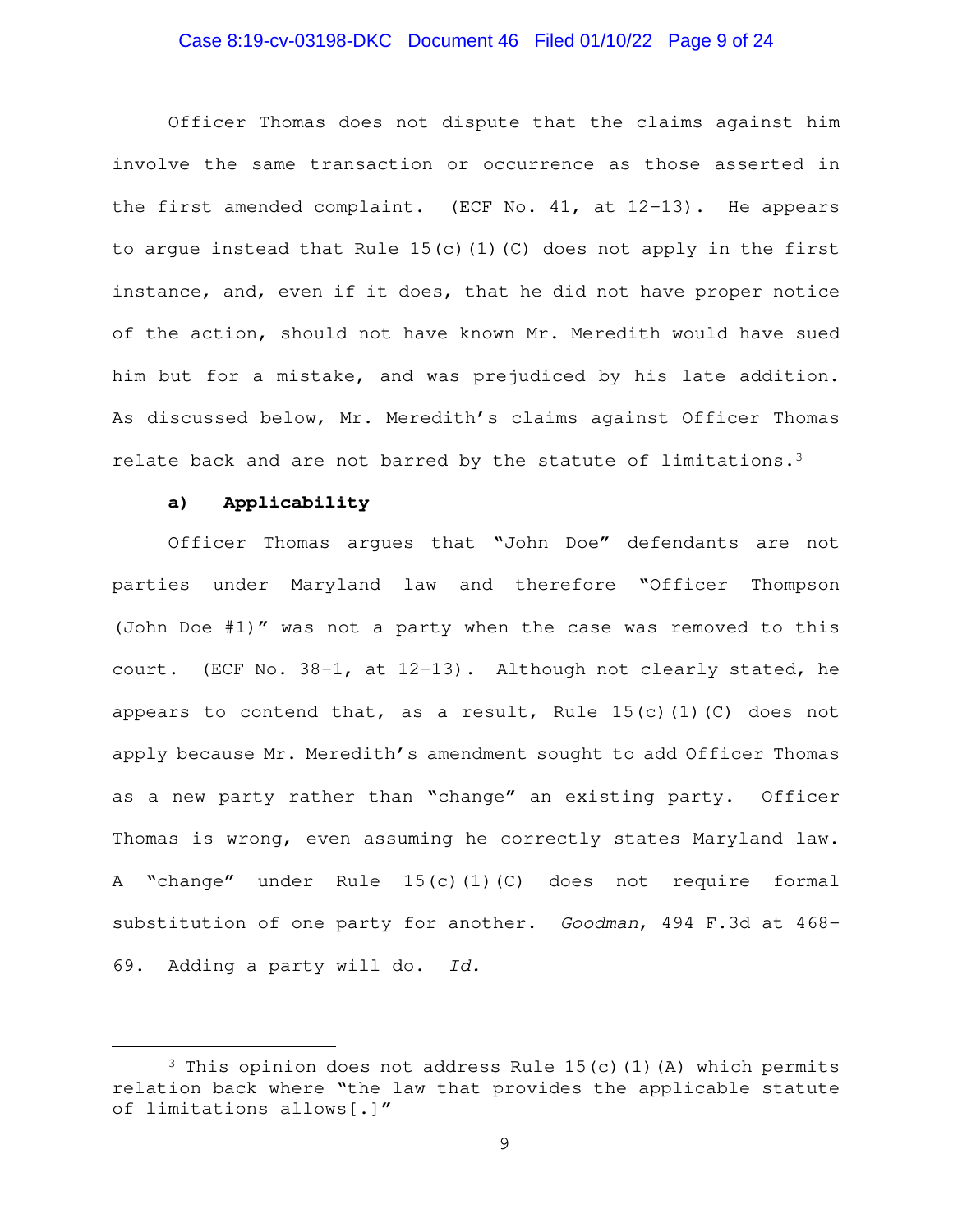#### **b) Notice**

A newly named defendant must receive "'notice of the action' within the Rule 4(m) period[.]" Krupski, 560 U.S. at 554 n.5 (quoting Fed.R.Civ.P. 15(c)(1)(C)). He must also "have expected or should have expected . . . that [he] was meant to be named a party in the first place[.]" Goodman, 494 F.3d at 471.

The period for service under Fed.R.Civ.P. 4(m) is 90 days. "Typically, 'in removed cases, the Rule 4(m) time period starts to run upon removal to the federal district court, not the date the action was originated in state court.'" Thompson v. Dollar Tree Stores, Inc., No. 17-cv-3727-PWG, 2019 WL 414881, at \*3 (D.Md. Feb. 1, 2019) (quoting 4B Charles Alan Wright & Arthur R. Miller, Federal Practice and Procedure, § 1137 (4<sup>th</sup> ed. 2015)); see Fed.R.Civ.P. 81(c)(1); UWM Student Ass'n v. Lovell, 888 F.3d 854, 858 (10th Cir. 2018) (citing Cardenas v. Chicago, 646 F.3d 1001, 1004 (7th Cir. 2011) (collecting cases)); see also 28 U.S.C. § 1448. The parties do not discuss, and no circuit precedent appears to resolve, whether the same rule applies when calculating the start of the  $4(m)$  period for Rule  $15(c)(1)(C)$  purposes. Two recent decisions in this district demonstrate that it likely does. "Rule 15 does not distinguish between" original actions and removal actions, Czach v. Int'l Hotels Grp. Res., LLC, No. 20-cv-0125-DLB, 2020 WL 6150961, at \*8 (D.Md. Oct. 20, 2020), nor does "case law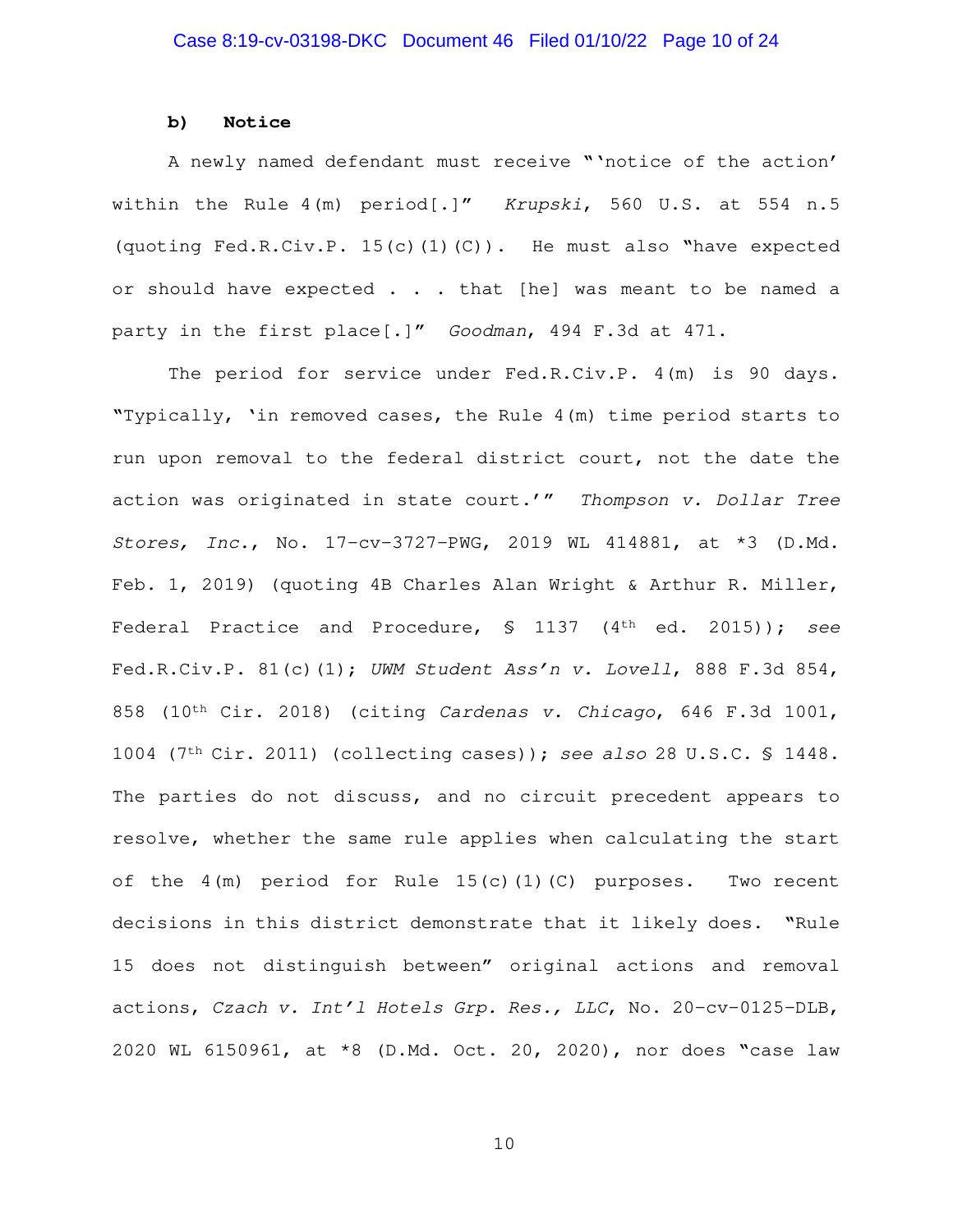## Case 8:19-cv-03198-DKC Document 46 Filed 01/10/22 Page 11 of 24

or [an] advisory committee note provid[e] for an exception," Thompson, 2019 WL 414881, at \*3.<sup>4</sup>

Based on that analysis, Officer Thomas received adequate notice of the action. The case was removed to this court on November 5, 2019. Officer Thomas must have had notice of it by February 3, 2020. He testifies, and Mr. Meredith does not dispute, that he first became aware of the suit on October 28, 2019, well before the deadline. (ECF Nos.  $38-4$ , at 85;  $41-1$ ,  $\lll$  3). (Notably, Officer Thomas would not have had enough notice if Rule  $4(m)$ , as applied under Rule  $15(c)(1)(C)$ , required looking to the date that the original complaint was filed in state court.)

He also knew or should have known that Mr. Meredith intended to name him as a defendant in the first place. This question turns on "the type of notice or understanding that the new party had." Goodman, 494 F.3d at 470. It does not turn on the type of mistake

 $4$  See also Hardy-roy v. Shanghai Kindly Enters. Dev. Grp. Co., No. 20-cv-0373-NYW, 2021 WL 229282, at \*4 & n.6 (D.Co. Jan. 22, 2021); Lamendola v. Bd. of Cnty. Comm'rs, No. 18-cv-0163-KBM, 2019 WL 2371714, at  $*6$  (D.N.M. June 5, 2019); Bondurant v. City of Battleground, No. 15-cv-579-KLS, 2016 WL 5341966, at \*5 (W.D.Wash. Sept. 23, 2016); Lee v. City of Fayetteville, No. 15-cv-0638-FL, 2016 WL 1266597, at \*8 (E.D.N.C. Mar. 30, 2016); Hoffman v. Daimler Trucks N. Am., 940 F.Supp.2d 347, 363 n.15 (W.D.Va. Apr. 12, 2013); Dietz v. McAdams-Norman Property, II, LLC, No. 12-cv-0509-JCT, 2013 WL 247651, at \*3-4 (W.D.Va. Jan. 23, 2013); cf. Washington v. Roundy's Ill., LLC, No. 19-cv-3054, 2020 WL 374696, \*6 & n.9 (D.N.D. Jan. 23, 2020) (declining to decide). But see Mendez v. Jarden Corp., 503 F.App'x 930, 937 (11th Cir. 2013); Robinson v. Se. Pa. Transp. Auth., No. 21-cv-4050, 2021 WL 5330401, at \*8 n.99 (E.D.Pa. Nov. 16, 2021); Acosta-Felton v. Greinke, No. 11-cv-3103- RDR, 2013 WL 615469, at \*2 (D.Kan. Feb. 19, 2013).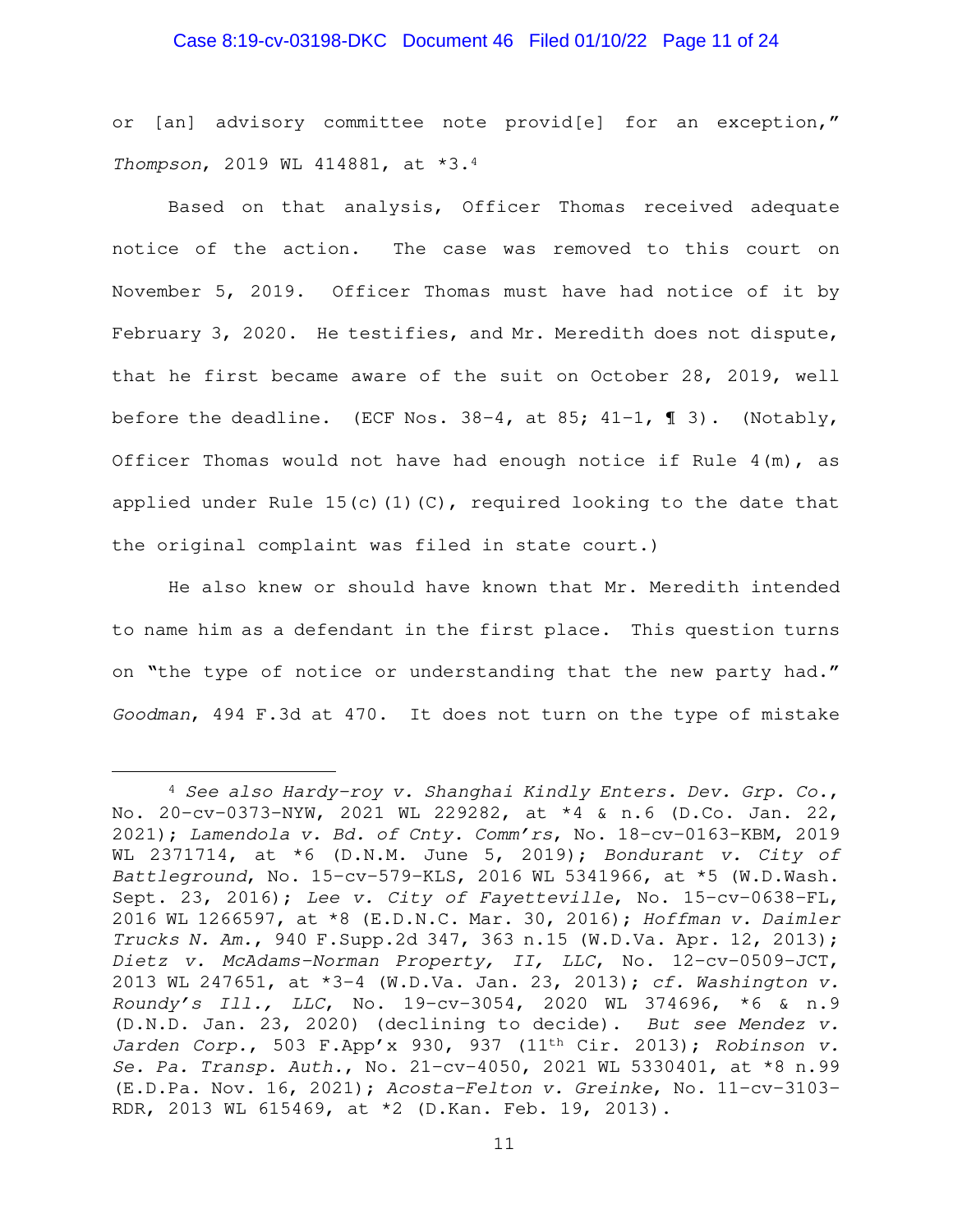## Case 8:19-cv-03198-DKC Document 46 Filed 01/10/22 Page 12 of 24

made – relation back can apply as equally to "typographical mistakes" as to "oversights or mistakes of inclusion or omission." Id., at 471.

Officer Thomas admits that he was made aware of an "intent to sue [him]" in October 2019. (ECF No. 41-1, 1 5). Not only does this admission seem fatal to his position, but Officer Thomas does little to combat it because he mistakenly assumes that the 4(m) period begins at the filing of the original state complaint. To the extent, however, he suggests that Mr. Meredith filed a "John Doe" complaint which made it impossible for him to recognize Mr. Meredith's intent to sue, he is wrong. First, Mr. Meredith's use of "Officer Thompson (John Doe #1)" is not the same as using "John Doe" to stand in for an entirely unknown defendant. Unlike "John Doe" alone, "Officer Thompson (John Doe #1)" includes identifying information that narrows the group of possible defendants. It provides a real name, and one similar to the name intended. The inclusion of "John Doe" is a red herring. It acknowledges only that the name given may be incorrect but does not assert that the proper identity is entirely unknown.

Even if the complaint could be labeled a "John Doe" complaint, Officer Thomas would still have had sufficient notice. While many circuits bar relation back when a plaintiff moves to substitute a new party for a "John Doe" defendant, the Fourth Circuit does not. See Goodman, 494 F.3d at 469-73; Locklear v. Bergman & Beving AB,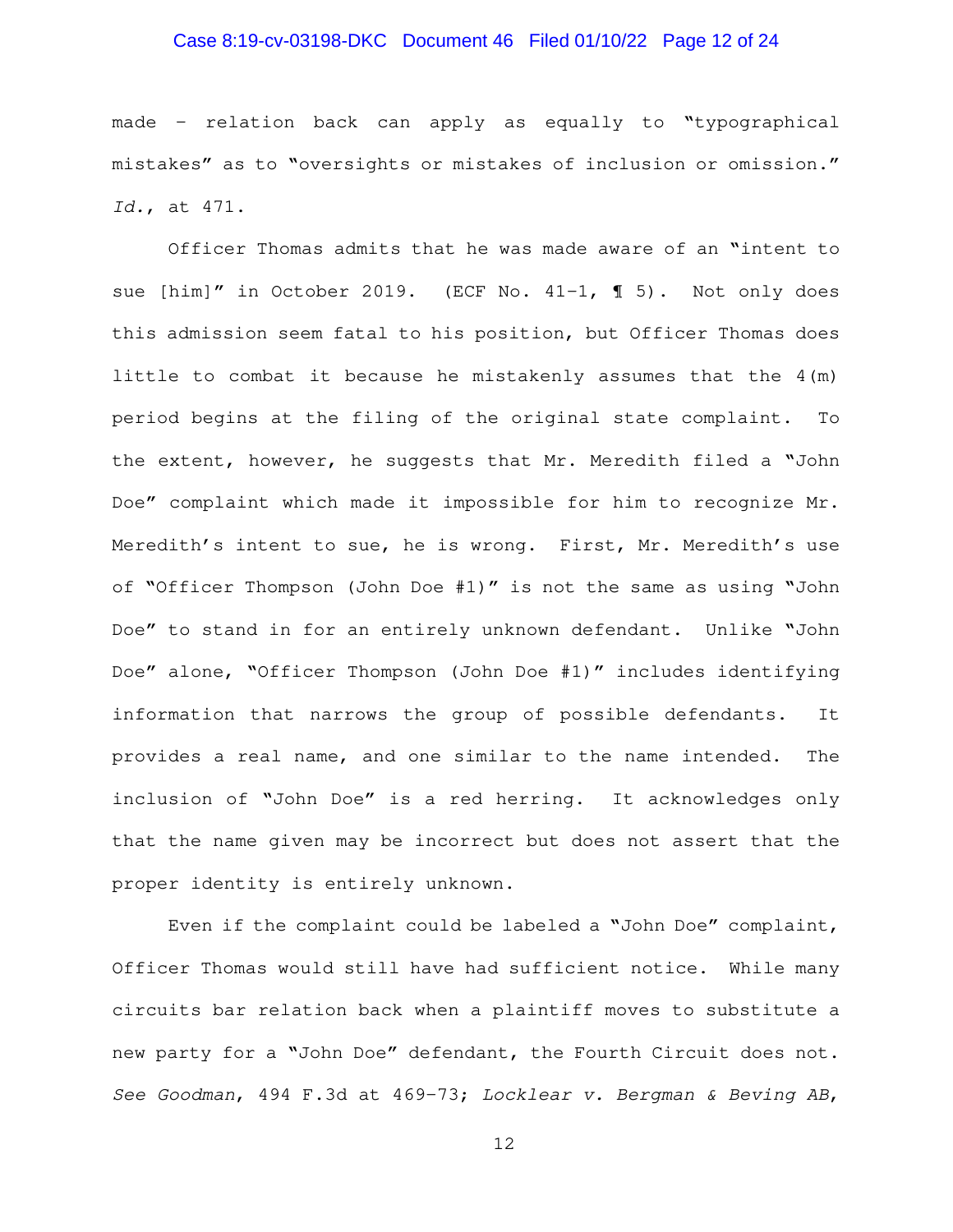## Case 8:19-cv-03198-DKC Document 46 Filed 01/10/22 Page 13 of 24

457 F.3d 363, 367 (4th Cir. 2006) (describing out-of-circuit practice). It has made clear that relation back turns on notice and prejudice to the new party. Goodman, 494 F.3d at 469-71. In most "John Doe" cases, that is enough to block relation back because the new party could not have expected that he was meant to be sued in the first place. Id., at 471.

This case, however, would be one of the few where the new party should have realized he was an intended defendant. Not only does Officer Thomas admit as much, but almost any information from the first amended complaint would make that clear. It describes in detail the incident in the Target parking lot. (See generally, ECF No. 4). It also names "Officer Thompson (John Doe #1)." As noted above, "Thompson" is close enough to "Thomas" to suggest, in concert with the factual detail alleged, that Mr. Meredith merely misremembered the relevant officer's name. In addition, it was always clear, as Judge Xinis noted at the October 13, 2020 Motions Hearing, that Mr. Meredith intended to amend his complaint once Officer Thomas had been identified to him. (See also ECF No. 11, at 2 (describing Mr. Meredith's December 2019 proposal to join all defendants once identified by the County in initial disclosures)).

## **c) Prejudice**

The timely notice Officer Thomas received also eliminated any risk of prejudice to him. A new party is not prejudiced when "the proceedings [have] not advanced to the point that he could show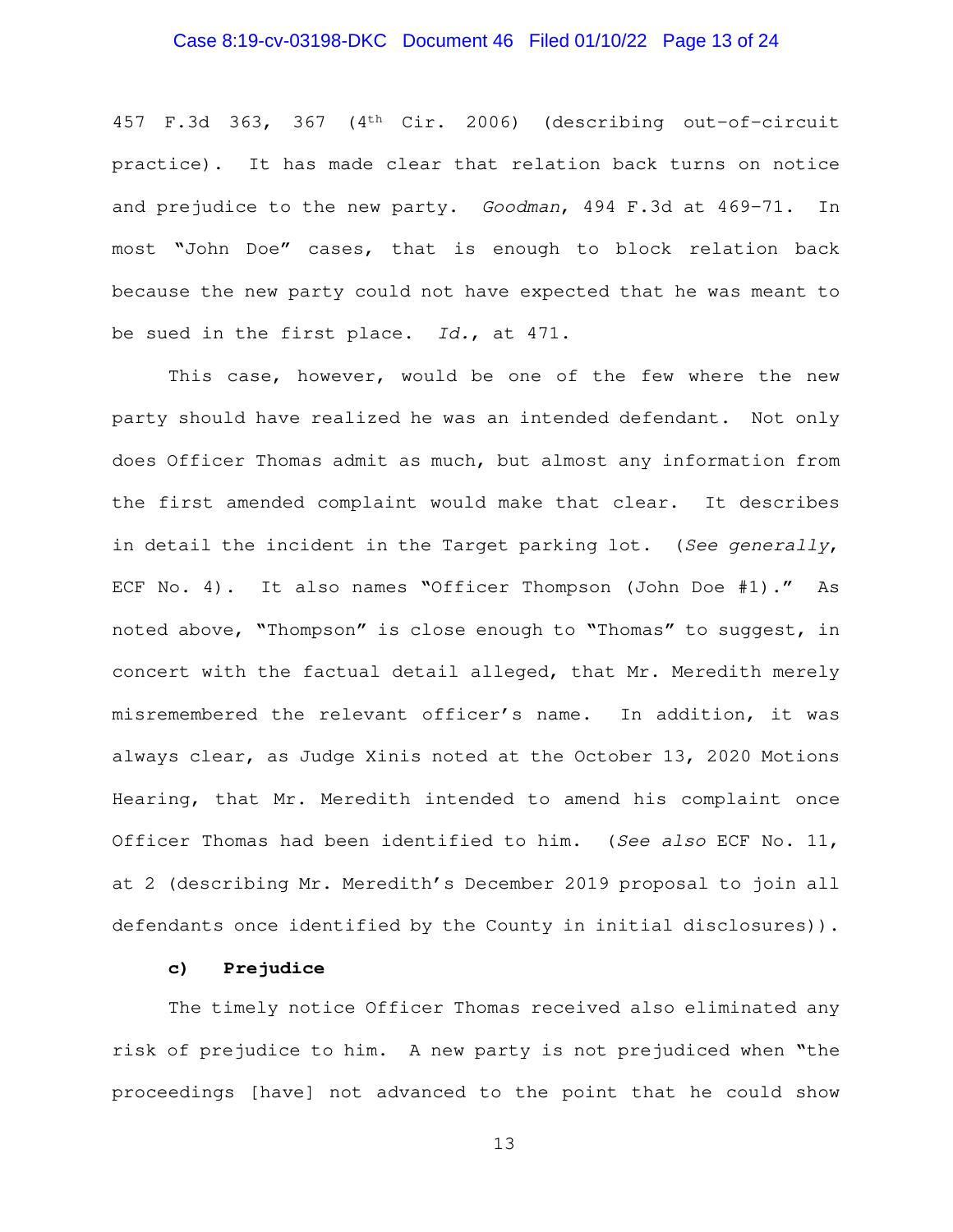## Case 8:19-cv-03198-DKC Document 46 Filed 01/10/22 Page 14 of 24

any prejudice with regard to his presentation or preparation of his defense." Robinson v. Clipse, 602 F.3d 605, 609 (4<sup>th</sup> Cir. 2010) (alterations and quotation omitted). Officer Thomas was aware of the action at the outset, before the County had answered or discovery had begun. Not only did he have time to prepare a defense, but he could easily have coordinated with the County because he shares the same attorney and the parties' interests overlap. In addition, Officer Thomas has fully participated in this case since being added. Mr. Meredith moved for leave to amend within the time required by the scheduling order. Only limited discovery occurred before Officer Thomas was added. Once joined, he answered, depositions were taken, and Defendants filed the dispositive motion now before the court.

Mr. Meredith's second amended complaint relates back and his claims against Officer Thomas can proceed.

# **2. False Imprisonment/Arrest and Fourth Amendment Unreasonable Seizure**

Mr. Meredith's false imprisonment/arrest claim and his Fourth Amendment unreasonable seizure claim are assessed together because the disputed legal requirements merge. The questions at issue under both are: (1) what type of detention did Officer Thomas effect, and (2) did he have enough reason to suspect Mr. Meredith to justify a stop or arrest. Both Maryland law and the Fourth Amendment are violated if Officer Thomas made an investigatory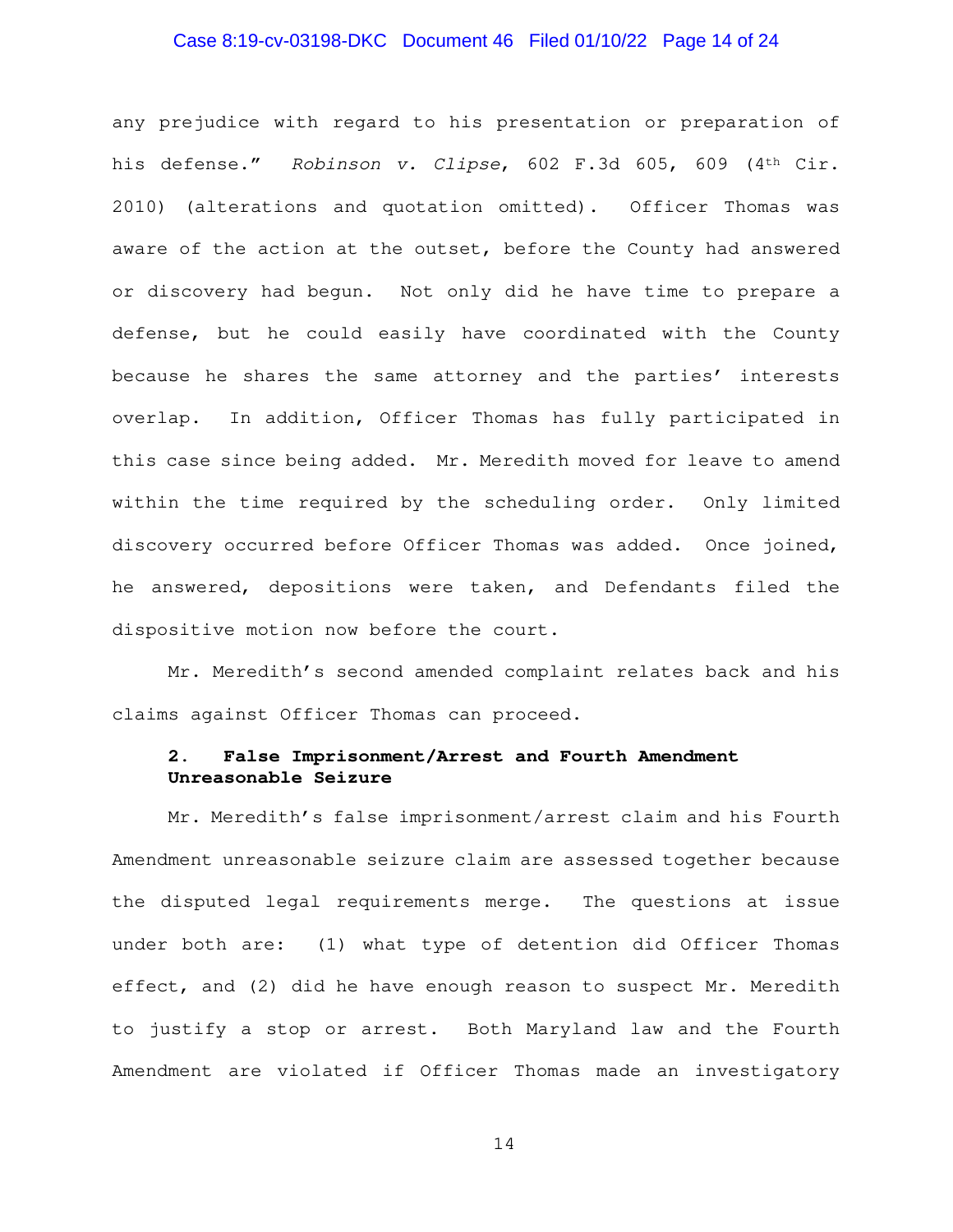## Case 8:19-cv-03198-DKC Document 46 Filed 01/10/22 Page 15 of 24

stop, also known as a Terry stop, without a reasonable, articulable suspicion of wrongdoing. Santos v. Frederick Cnty. Bd. of Comm'rs, 725 F.3d 451, 460 (4th Cir. 2013); Ashton v. Brown, 339 Md. 70, 119-20 (1995); see also Foster v. Balt. Police Dep't, No. 1666, 2021 WL 3261217, at \*9-10 (Md.Ct.Spec.App. July 30, 2021) (unpublished). And they are violated if Officer Thomas made an arrest without probable cause. Id. If an arrest did occur, Officer Thomas specifically needed probable cause to believe Mr. Meredith was stealing a phone in his presence because that is likely misdemeanor theft, as Defendants suggest, (ECF No. 38-1, at 23). See Maryland v. Pringle, 540 U.S. 366, 370 (2003); Md. Code Ann., Crim. Proc.  $S$  2-202(b); id., Crim. Law  $S$  7-104(q)(2).

Officer Thomas contends that he only stopped Mr. Meredith but that he is entitled to judgment either way because he had reasonable suspicion, and probable cause to believe, that Mr. Meredith was committing theft in his presence. (ECF No. 38-1, at 20, 22-23). In response, Mr. Meredith fails to meet his burden to point to facts that could support finding that Officer Thomas detained him without reasonable suspicion or probable cause. Indeed, he essentially abandons his false imprisonment/arrest and unreasonable seizure claims altogether. Although his memorandum includes two sections ostensibly devoted to unreasonable seizure, Mr. Meredith makes no real attempt there or elsewhere to argue anything other than excessive force. (See generally ECF No. 40,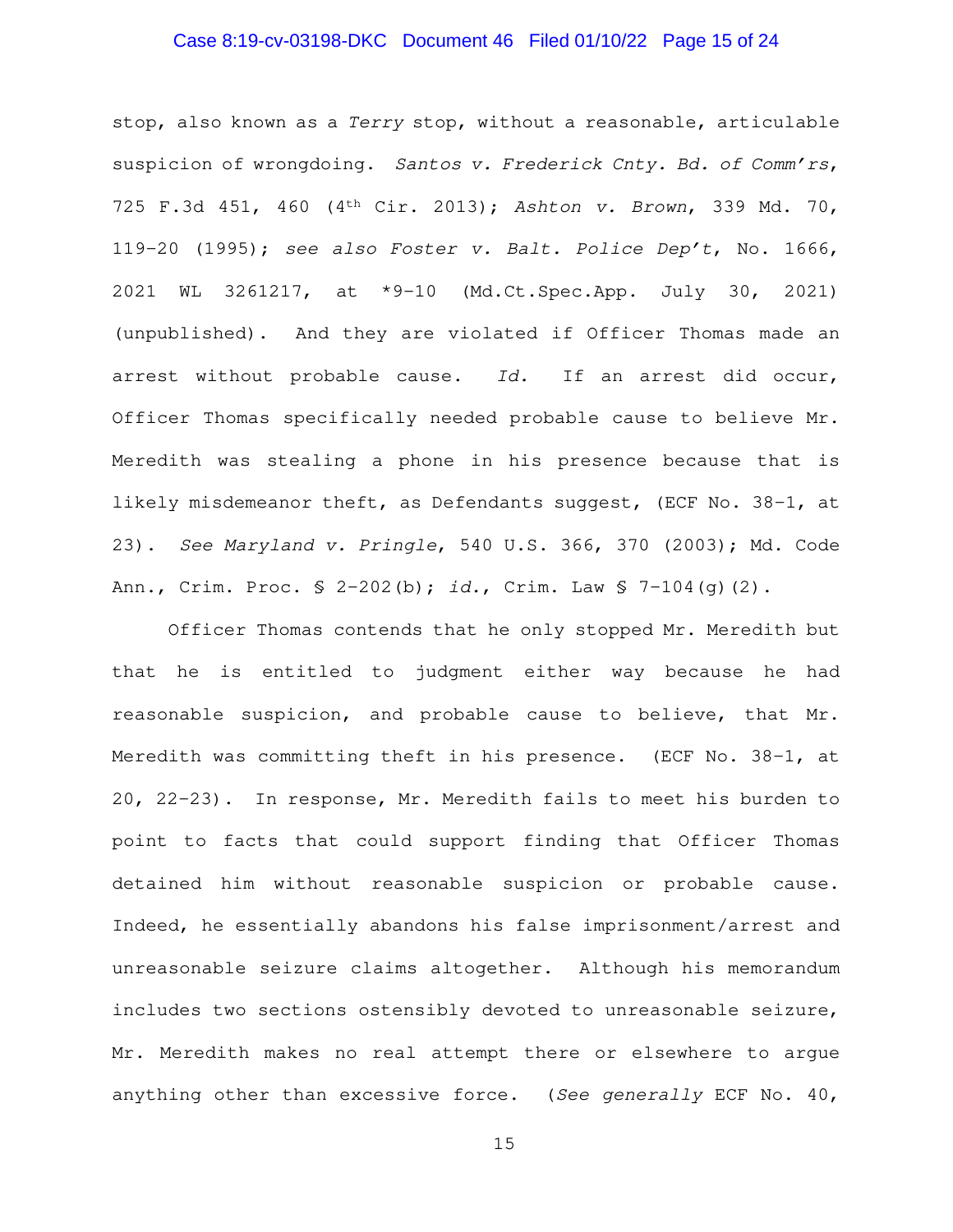## Case 8:19-cv-03198-DKC Document 46 Filed 01/10/22 Page 16 of 24

at 18-26). At most, Mr. Meredith could be construed to suggest that Officer Thomas lacked justification to frisk him. (See id., at 22-23). But those statements only introduce evidence of Officer Thomas' attitude toward frisking individuals as evidence of the Officer's disregard for the Fourth Amendment. In any case, the operative complaint, (ECF No. 28), does not mention Mr. Meredith being patted down or assert an unreasonable search claim.

Officer Thomas is entitled to judgment on Mr. Meredith's false imprisonment/arrest and unreasonable seizure claims. Accordingly, summary judgment will be granted on Count I in full, and on a portion of Count II.

### **3. Fourth Amendment Excessive Force**

Excessive force claims are analyzed under "an 'objective reasonableness' standard," looking to the totality of the circumstances of each case. Yates v. Terry, 817 F.3d 877, 884-85 (4th Cir. 2016) (quoting Graham v. Connor, 490 U.S. 386, 395 (1989)). This requires balancing "the nature and quality of the intrusion on the individual's Fourth Amendment interests against the importance of the governmental interests alleged to justify the intrusion." Tennessee v. Garner, 471 U.S. 1, 8 (1985) (quotation omitted). Whether an officer's actions were reasonable is determined "from the perspective of a reasonable officer on the scene" with the same "information possessed by the [defendant] officer at the moment at the moment force is employed." Graham,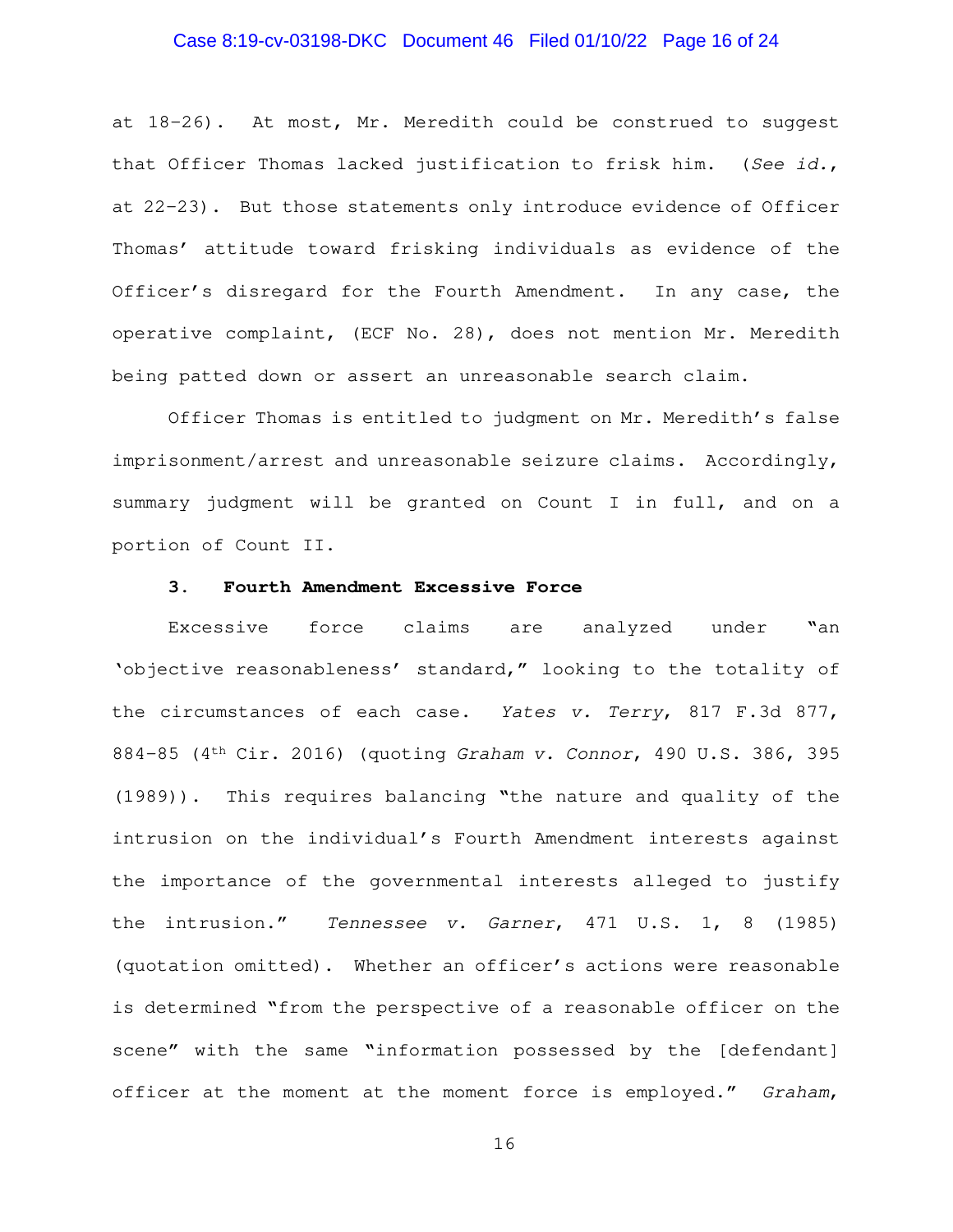## Case 8:19-cv-03198-DKC Document 46 Filed 01/10/22 Page 17 of 24

490 U.S. at 396 (citation omitted); Waterman v. Batton, 393 F.3d 471, 477 (4th Cir. 2005) (citation omitted). Relevant factors in making this determination include (1) the severity of the crime, (2) whether there is an immediate threat to the safety of the officer or others, and (3) whether the subject is resisting his detention or attempting to flee. Yates, 817 F.3d at 885 (citing Graham, 490 U.S. at 396).

Clear disputes of material fact preclude awarding judgment on the merits of Mr. Meredith's excessive force claim. As noted above, it appears undisputed that Mr. Meredith was suspected of misdemeanor theft, a relatively minor crime. But the parties disagree about whether Officer Thomas told Mr. Meredith to stop before drawing a weapon and, as a result, about whether Officer Thomas could reasonably have perceived Mr. Meredith to be fleeing or to be a threat. They also disagree about whether Officer Thomas drew his gun or placed his knee in Mr. Meredith's back. Taken in the light most favorable to Mr. Meredith, a jury could find that Officer Thomas pointed his gun and taser, without warning, at a man suspected of a minor, non-violent offense who was not running away or threatening anyone (as Officer Thomas may admit). Then, after he'd stopped walking, made every effort to demonstrate he wasn't a threat, and complied with commands to get on the ground, the Officer dug his knee into the man's back with enough force to leave him in pain for two months and handcuffed him. The jury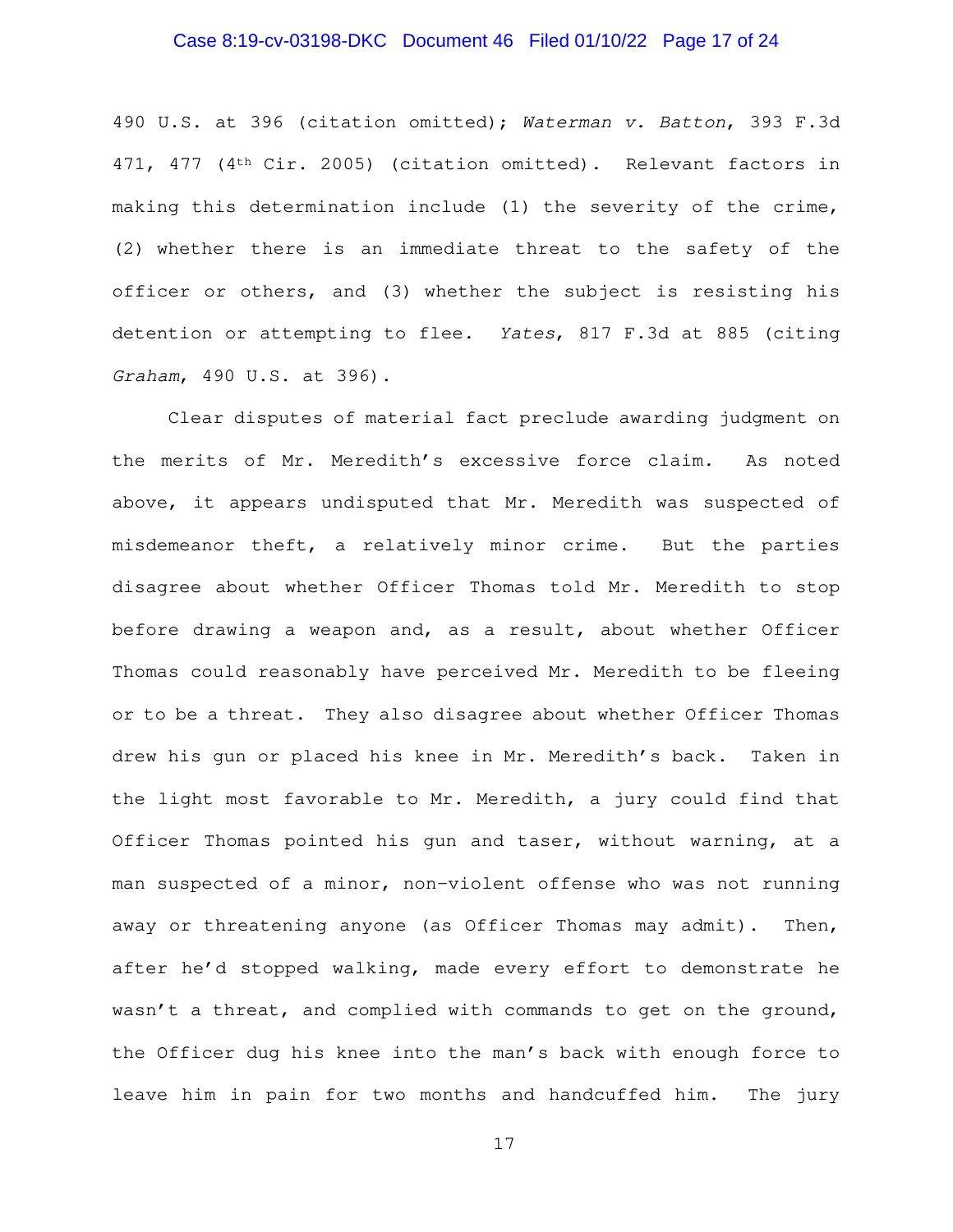## Case 8:19-cv-03198-DKC Document 46 Filed 01/10/22 Page 18 of 24

could conclude that was disproportionate and unreasonable. See, e.g., Turmon v. Jordan, 405 F.3d 202, 207-08  $(4<sup>th</sup> Cir. 2005)$ ; Young v. Prince George's Cnty., 355 F.3d 751, 757-58  $(4<sup>th</sup> Cir. 2004)$ ; Rowland v. Perry, 41 F.3d 167, 174 (4th Cir. 1994).

## **4. Qualified Immunity**

Qualified immunity is an affirmative defense to Section 1983 claims that " protects government officials from liability for civil damages insofar as their conduct does not violate clearly established statutory or constitutional rights of which a reasonable person would have known."Pearson v. Callahan, 555 U.S. 223, 231 (2009) (quotation omitted). The two elements of the defense are whether a constitutional violation occurred and, if so, whether the right in question was clearly established at the time of the alleged misconduct. Tobey v. Jones, 706 F.3d 739, 385 (4th Cir. 2013). Mr. Meredith has carried his burden to point to sufficient facts for a reasonable jury to conclude that his right to be free from excessive force was violated. Officer Thomas "bear[s] the burden of showing that the violation was not clearly established[.]" Mays v. Sprinkle, 992 F.3d 295, at 302 n.5 (4th Cir. 2021).

"To be clearly established, a legal principle must be settled law, which means it is dictated by controlling authority or a robust consensus of cases of persuasive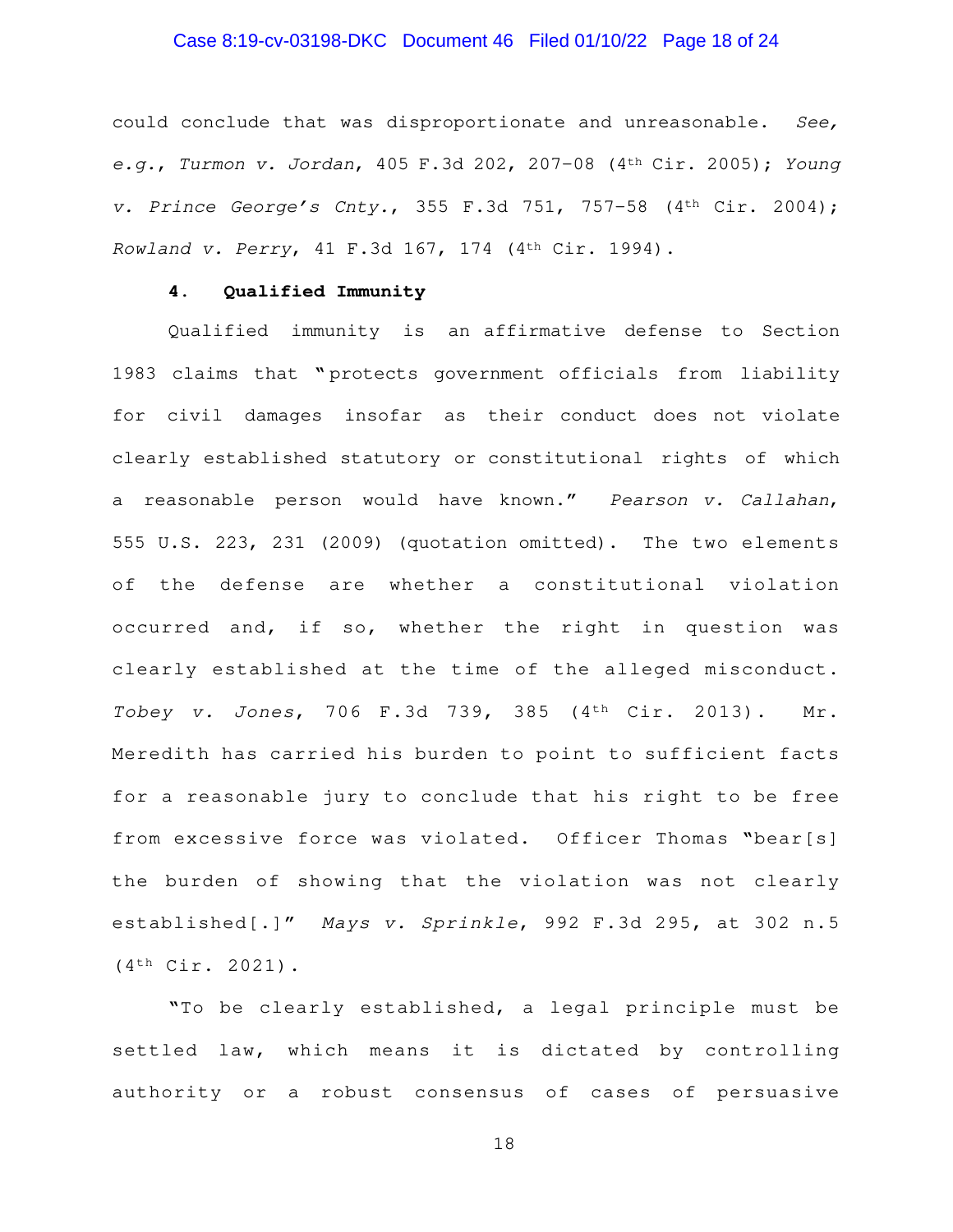## Case 8:19-cv-03198-DKC Document 46 Filed 01/10/22 Page 19 of 24

authority." Feminist Majority Found. v. Hurley, 911 F.3d 674, 704 (4th Cir. 2018). Although the principle must be particularized, Plumhoff v. Rickard, 572 U.S. 765, 779 (2014), "a court need not have previously found the specific conduct at issue to have violated an individual's rights," Feminist Majority, 911 F.3d at 704.

Officer Thomas fails to meet his burden. In his initial motion, he points to a single case about firing a taser. (ECF No. 38-1, at 27). Only on reply does Officer Thomas acknowledge that Mr. Meredith introduced facts tending to show that he pointed his gun at Mr. Meredith and dug his knee into Mr. Meredith's back after ordering him onto the ground. Officer Thomas points to no cases dealing with either of those facts, or the use of handcuffs, does not argue that there is an absence of such cases, and does not explain how the legal doctrine in the case it cites fails to reach those facts. (ECF No 41, at 17). That is not enough.

The case Officer Thomas points to isn't even enough to support his taser argument and, if anything, undercuts it. There, the Fourth Circuit held that its precedent "makes clear that a nonviolent misdemeanant who is compliant, is not actively resisting arrest, and poses no threat to the safety of the officer or others should not be subjected to 'unnecessary, gratuitous, and disproportionate force.'" Yates, 817 F.3d at 888 (quoting Meyers v. Baltimore Cnty., 713 F.3d 723, 735 (4th Cir. 2013)).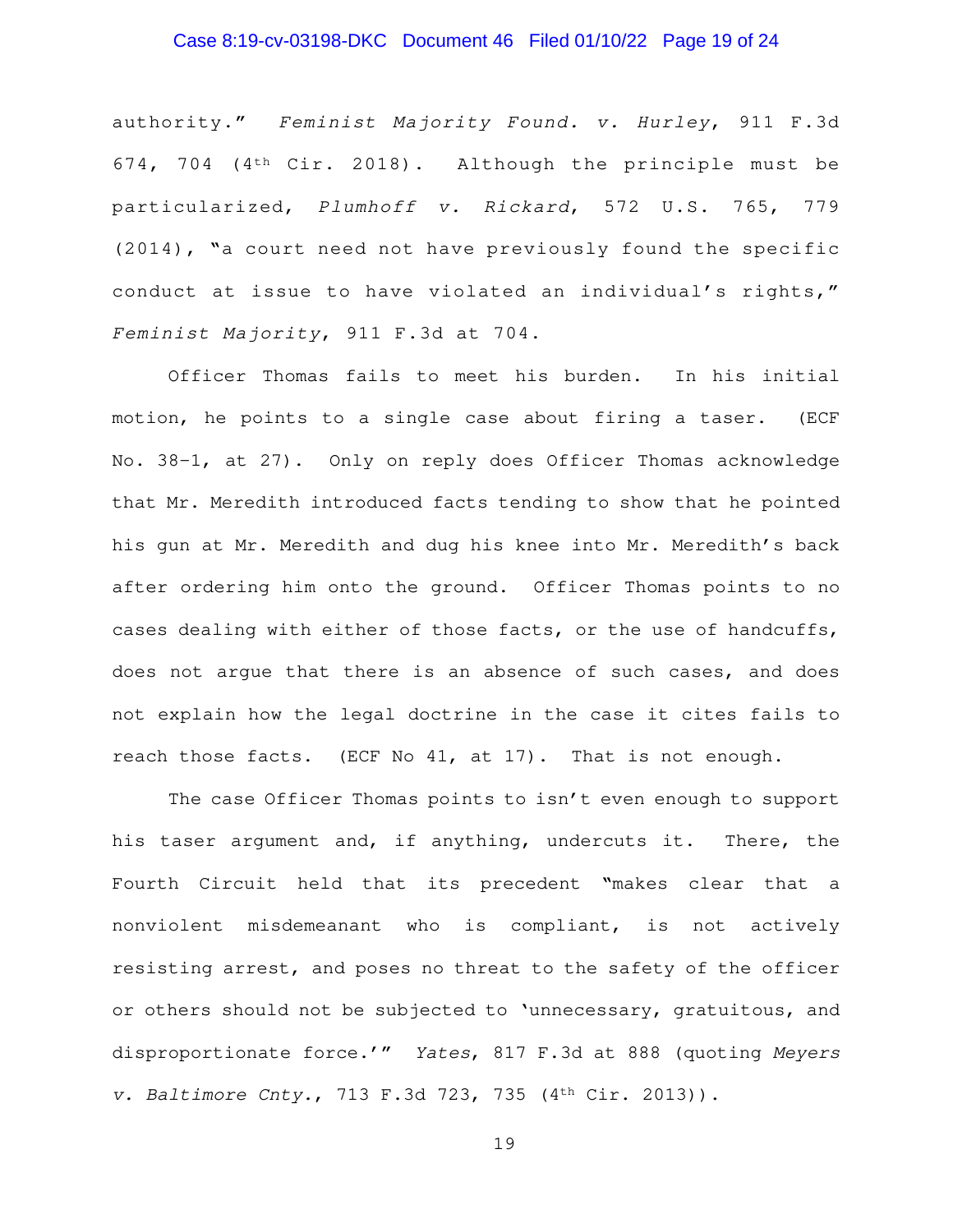## Case 8:19-cv-03198-DKC Document 46 Filed 01/10/22 Page 20 of 24

At bottom, Officer Thomas' argument also fails because he premises it on his version of events and does not attempt to argue that he is entitled to qualified immunity on the facts most favorable to Mr. Meredith. A claim of qualified immunity cannot be resolved in favor of a defendant where it hinges on disputes of material fact. Williamson v. Stirling, 912 F.3d 154, 177 (4th Cir. 2018) (quotation omitted).

Officer Thomas is not entitled to judgment on Mr. Meredith's excessive force claim because it is not time barred, there are genuine disputes of material fact, and he is not immune from suit. Accordingly, summary judgment will be denied as to a portion of Count II.

#### **C. Prince George's County**

A local municipality can be liable for an employee's conduct under Section 1983 if: (1) it had an unconstitutional policy or custom; and (2) the unconstitutional policy or custom caused a violation of the plaintiff's constitutional rights. Monell v. Dep't of Soc. Servs., 436 U.S. 658, 694 (1978). The only question left at issue is whether the County had an unconstitutional custom of using excessive force. Mr. Meredith has pointed to sufficient evidence that excessive force was used against him (but not that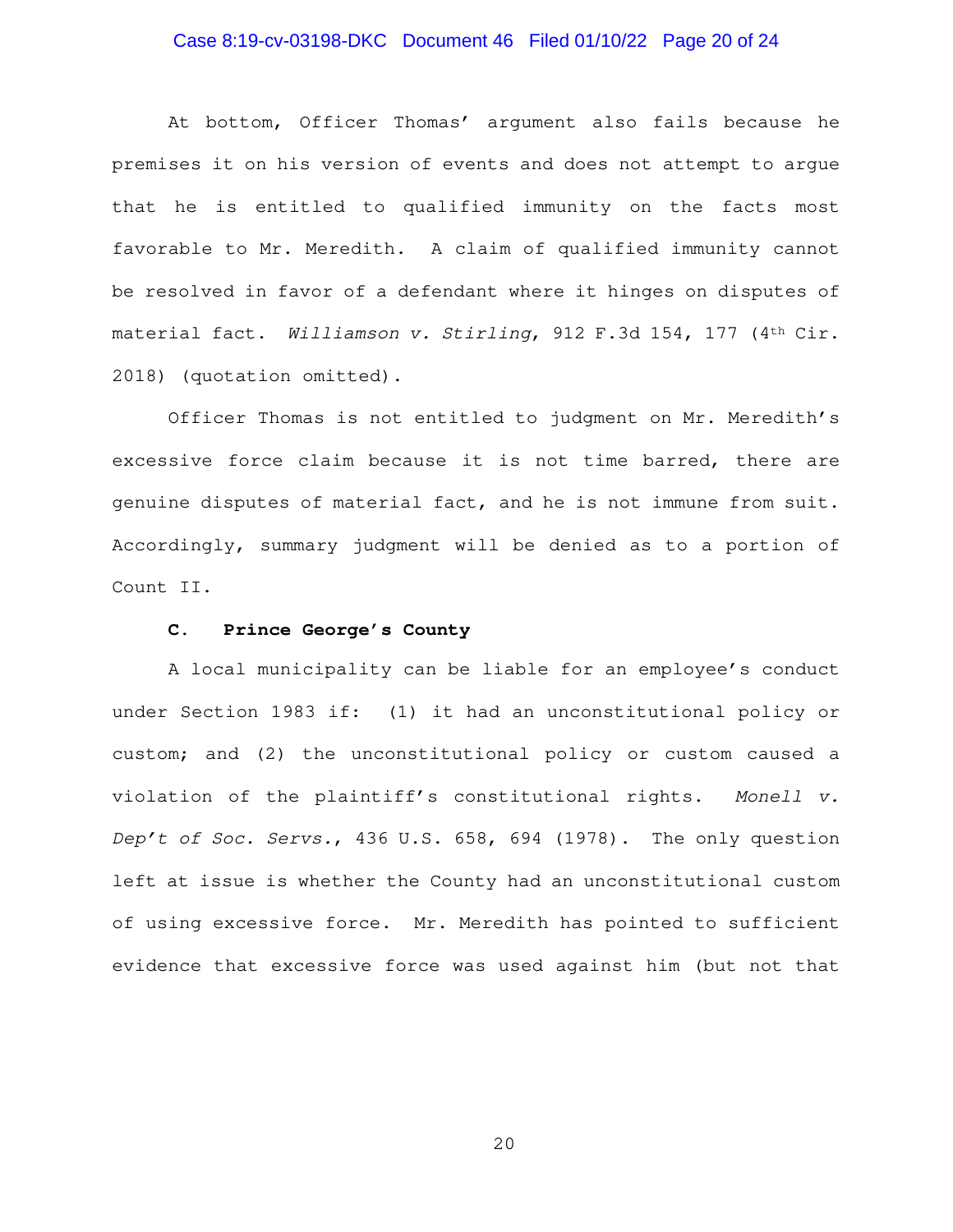## Case 8:19-cv-03198-DKC Document 46 Filed 01/10/22 Page 21 of 24

he was falsely imprisoned or arrested), as discussed above, and the County does not challenge causation.<sup>5</sup>

For a plaintiff to show that a local custom existed,  $"(1)$  the municipality must have actual or constructive knowledge of the custom and usage by its responsible policymakers, and (2) there must be a failure by those policymakers, as a matter of specific intent or deliberate indifference, to correct or terminate the improper custom and usage." Randall v. Prince George's Cnty., 302 F.3d 188, 210  $(4<sup>th</sup> Cir. 2002)$  (quotation omitted).

In Section 1983 police misconduct suits, municipal liability typically arises in two forms: (1) when "programs of police training and supervision [] are claimed to have resulted in constitutional violations by untrained or mis-trained police officers", and (2) when an "municipal policymakers [fail] to put a stop to or correct a widespread pattern of unconstitutional conduct by police officers of which the specific violation is simply an example." Spell v. McDaniel, 824 F.2d 1380, 1389 (4th Cir. 1987). Mr. Meredith appears to allege both. (See ECF No. 28, at 6). In opposition, however, he argues only that the County condoned widespread use of excessive force. (ECF No. 40, at 28-

<sup>5</sup> The County also argues for dismissal for failure to state a claim. (ECF No. 38-1, at 28-32). The County's motion is treated as one for summary judgment because it was styled that way, (ECF No. 38), and both sides have proffered evidence after discovery.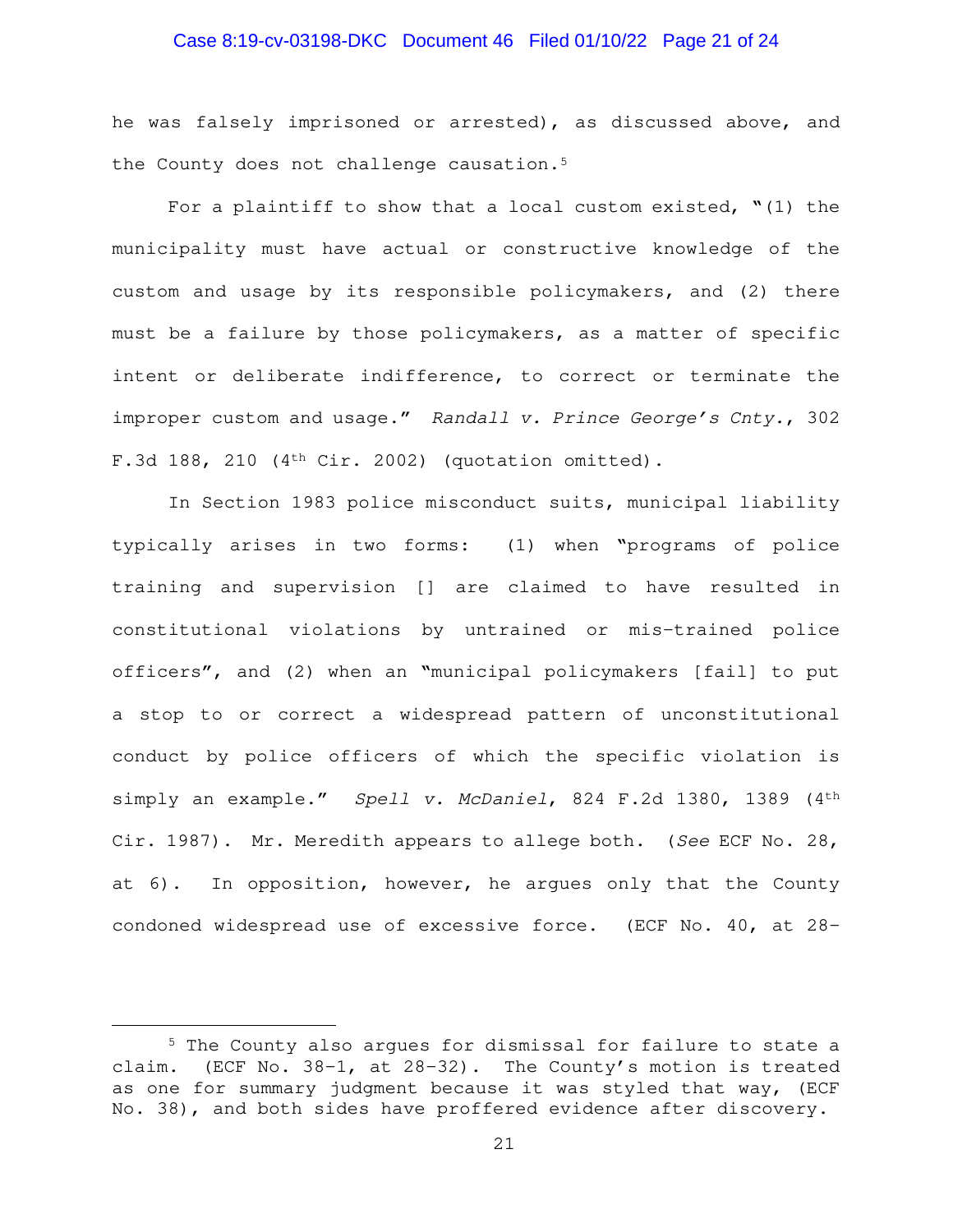## Case 8:19-cv-03198-DKC Document 46 Filed 01/10/22 Page 22 of 24

33). The County is therefore entitled to judgment on any failureto-train theory.

To prove that the County condoned excessive force, Mr. Meredith must show: (1) a "persistent and widespread practice[ ] of municipal officials," (2) that policymakers knew about, and (3) failed to correct due to their "deliberate indifference." Spell, 824 F.2d at 1386, 1391 (alterations omitted); see also Owens v. Balt. City State's Att'ys Off., 767 F.3d 379, 402-03 (4th Cir. 2014). The duration, frequency, and extent of employees' misconduct can support finding that policymakers had actual or constructive knowledge and that their failure to stop the conduct constituted deliberate indifference. Spell, 824 F.2d at 1387, 1391. Deliberate indifference is, however, "a stringent standard of fault, requiring proof that a municipal actor disregarded a known or obvious consequence of his action." Connick v. Thompson, 563 U.S. 51, 62 (2011). "Sporadic or isolated violations" are not enough to put municipal policymakers on notice that inaction on their part will cause future violations; "only 'widespread or flagrant' violations will." Owens, 767 F.3d at 403 (quoting Spell, 824 F.2d at 1387). In other words, liability will not "be inferred merely from municipal inaction in the face of isolated constitutional deprivations by municipal employees." Milligan v. City of Newport News, 743 F.2d 227, 230 (4th Cir. 1984).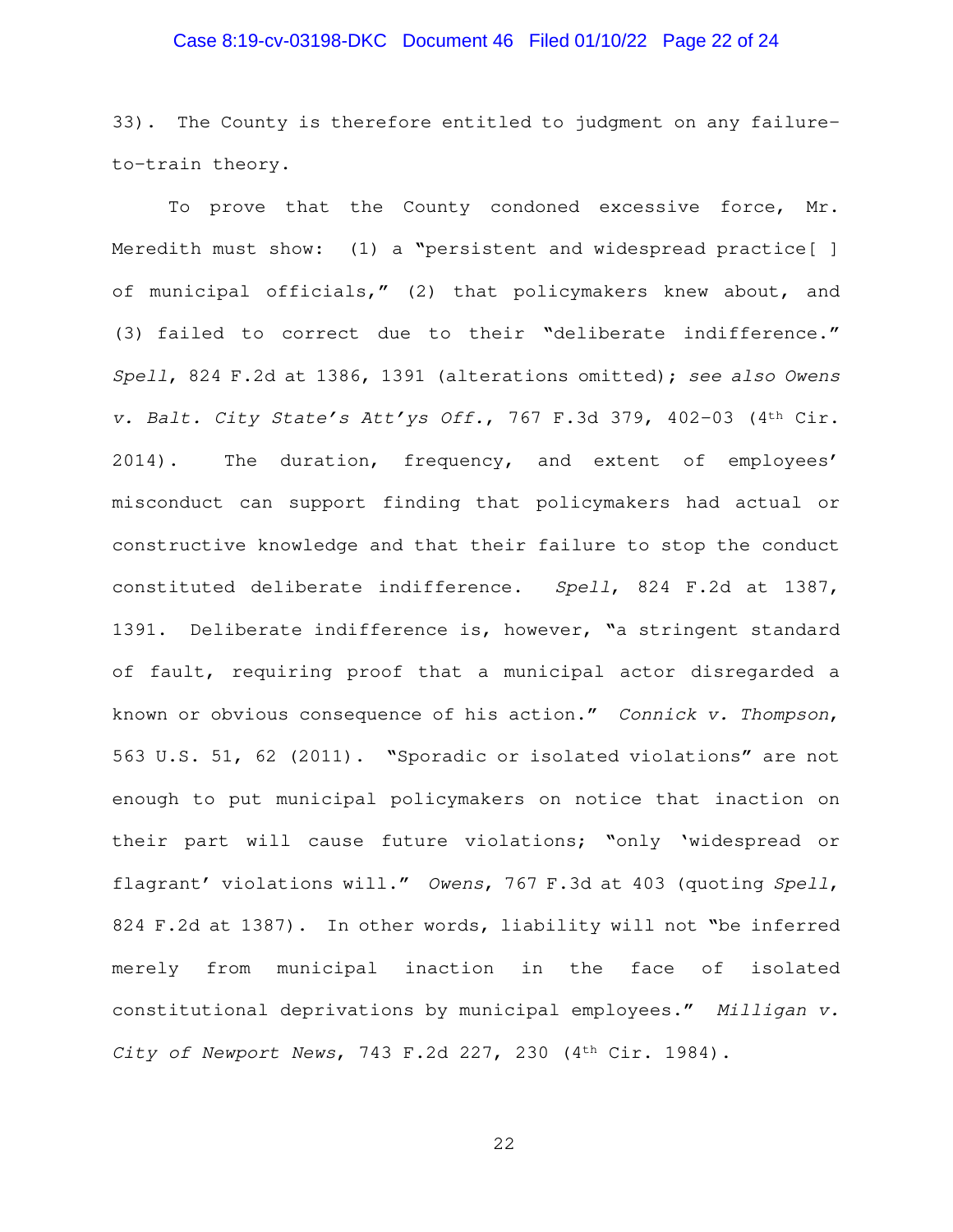## Case 8:19-cv-03198-DKC Document 46 Filed 01/10/22 Page 23 of 24

Mr. Meredith fails to show a widespread pattern of excessive force by Prince George's County police officers. The only evidence he points to are newspaper reports of five excessive-force lawsuits filed against Price George's County officers between 2010 and 2016, (ECF No. 40-7), and the settlement of a prior excessive force claim against Officer Thomas, (ECF No. 40-4, at 7-9). Of the five lawsuits, three were filed after the events at issue in this case. (ECF No. 40-7, at 1, 7, 10). Another was filed six days before the events and did not settle until 2018. (Id., at 5; Goines v. Prince George's Cnty., No. 16-cv-0463-RWT, ECF No. 32, Settlement Order (D.Md. Feb. 1, 2018). Subsequent or unresolved lawsuits cannot create notice of unconstitutional behavior. See Amann v. Prince George's Cnty., No. 99-cv-3759-DKC, 2001 WL 706031, at \*2 (D.Md. June 15, 2001). That leaves Mr. Meredith with only one excessive force verdict against the County and the settled complaint against Officer Thomas.6 That is not enough, even assuming the newspaper article is admissible and a violation occurred in the settled case. See Connick, 563 U.S. at 62 (holding four violations over ten years were insufficient); Nicholson v. Balt. Police Dep't, No. 20-cv-3146-DKC, 2021 WL 1541667, at \*9 (D.Md. Apr. 20, 2021).

<sup>&</sup>lt;sup>6</sup> In Morales v. Prince George's County, an officer "used excessive force" when he struck the plaintiff "while working as a security guard at a 2010 University of Maryland fraternity party[.]" (ECF No.  $40-7$ , at 3).